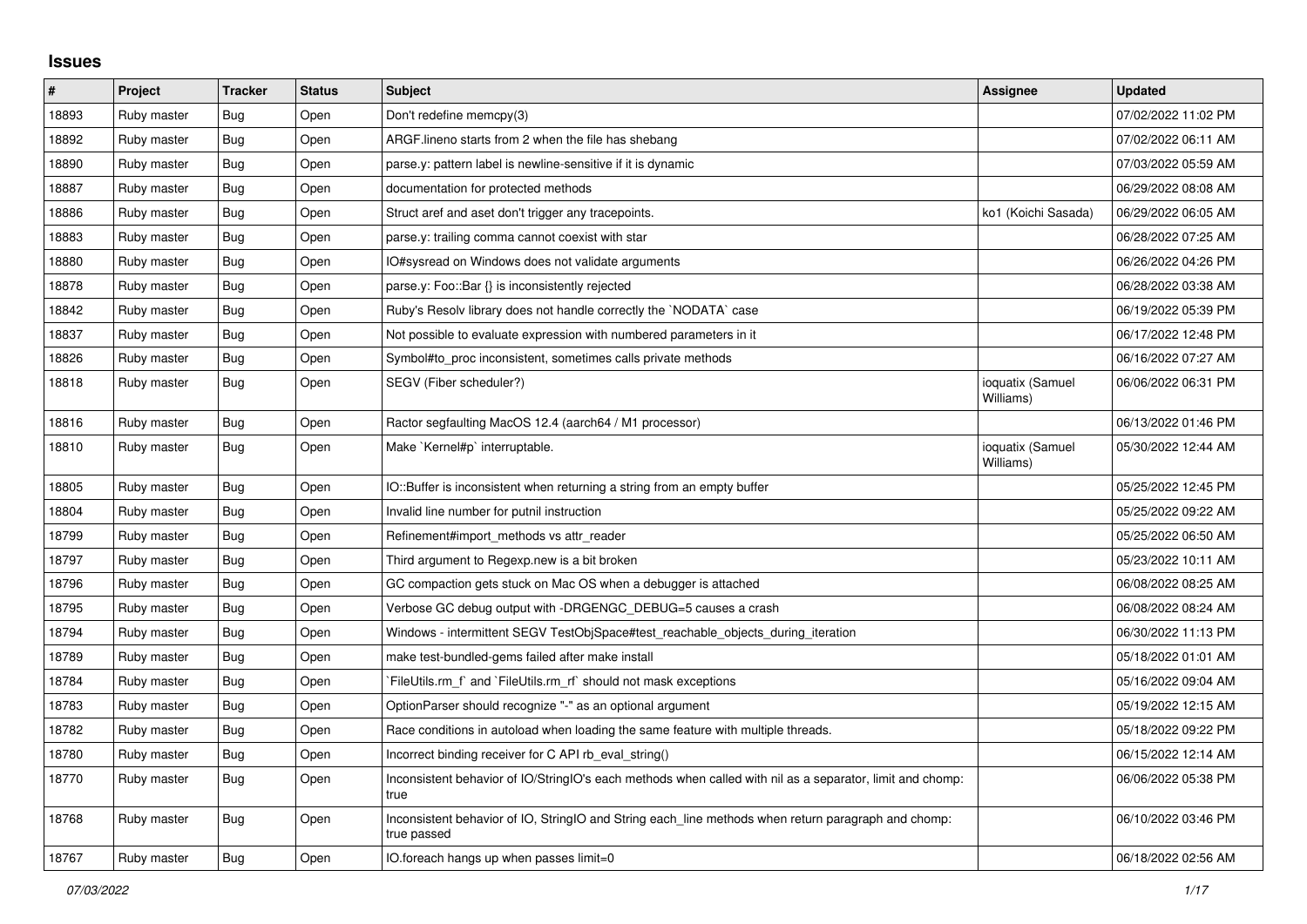| $\vert$ # | Project     | <b>Tracker</b> | <b>Status</b> | Subject                                                                                                             | <b>Assignee</b>               | <b>Updated</b>      |
|-----------|-------------|----------------|---------------|---------------------------------------------------------------------------------------------------------------------|-------------------------------|---------------------|
| 18764     | Ruby master | Bug            | Open          | Build Error when Using msys2-mingw64 and Ruby 3.2                                                                   |                               | 05/10/2022 06:48 AM |
| 18763     | Ruby master | Bug            | Open          | The configure option "--with-openssl-dir" has lower precedence than pkg-config                                      |                               | 05/11/2022 11:39 AM |
| 18760     | Ruby master | <b>Bug</b>     | Open          | Ractors vs "skynet" microbenchmark                                                                                  |                               | 05/02/2022 11:36 PM |
| 18759     | Ruby master | <b>Bug</b>     | Open          | snapshot-ruby_2_7: test failure on macos-12                                                                         |                               | 04/28/2022 12:18 AM |
| 18758     | Ruby master | Bug            | Open          | Ruby fails to build on M1 Mac when x86 Homebrew is installed                                                        |                               | 04/28/2022 03:19 PM |
| 18751     | Ruby master | Bug            | Open          | Regression on master for Method#== when comparing public with private method                                        |                               | 05/18/2022 01:27 AM |
| 18743     | Ruby master | <b>Bug</b>     | Open          | Enumerator#next / peek re-use each others stacktraces                                                               |                               | 04/19/2022 02:42 PM |
| 18740     | Ruby master | <b>Bug</b>     | Open          | Use of rightward assignment changes line number needed for line-targeted TracePoint                                 |                               | 04/27/2022 09:56 AM |
| 18738     | Ruby master | <b>Bug</b>     | Open          | IRB can't recognize heredoc after words                                                                             |                               | 04/18/2022 12:00 AM |
| 18737     | Ruby master | Bug            | Open          | Windows 'require' is case independent                                                                               |                               | 04/22/2022 06:18 PM |
| 18733     | Ruby master | <b>Bug</b>     | Open          | Ruby GC problems cause performance issue with Ractor                                                                |                               | 04/15/2022 09:13 AM |
| 18731     | Ruby master | <b>Bug</b>     | Open          | Parallel test-all sometimes does not run at all some tests                                                          |                               | 04/23/2022 12:58 PM |
| 18686     | Ruby master | Bug            | Open          | Regexp supporting unexpected age properties in Ruby < 3.2                                                           |                               | 04/08/2022 06:52 PM |
| 18678     | Ruby master | Bug            | Open          | Crash on Mac - vm_call0_cfunc_with_frame                                                                            |                               | 05/26/2022 05:40 PM |
| 18674     | Ruby master | <b>Bug</b>     | Open          | Build failure `make up` with WSL2                                                                                   |                               | 04/01/2022 08:51 AM |
| 18666     | Ruby master | <b>Bug</b>     | Open          | No rule to make target 'yaml/yaml.h', needed by 'api.o'                                                             | hsbt (Hiroshi<br>SHIBATA)     | 03/29/2022 11:17 AM |
| 18661     | Ruby master | Bug            | Open          | Net::HTTP behavior changed between 2.6 and 3.1 on windows.                                                          |                               | 03/25/2022 01:57 PM |
| 18658     | Ruby master | <b>Bug</b>     | Open          | Need openssl 3 support for Ubuntu 22.04 (Ruby 2.7.x and 3.0.x)                                                      | rhenium (Kazuki<br>Yamaguchi) | 05/30/2022 08:06 PM |
| 18657     | Ruby master | <b>Bug</b>     | Open          | IRB raises exception when stdout is a pipe                                                                          |                               | 06/08/2022 03:34 PM |
| 18651     | Ruby master | Bug            | Open          | oob access in CP51932 -> CP50220 transcoder                                                                         | akr (Akira Tanaka)            | 03/23/2022 01:17 PM |
| 18623     | Ruby master | <b>Bug</b>     | Open          | `make runnable` does not work                                                                                       | nobu (Nobuyoshi<br>Nakada)    | 03/16/2022 01:28 AM |
| 18622     | Ruby master | <b>Bug</b>     | Open          | const_get still looks in Object, while lexical constant lookup no longer does                                       |                               | 04/22/2022 11:26 AM |
| 18616     | Ruby master | Bug            | Open          | Error with clang(1) on MacOS due to _declspec()                                                                     |                               | 03/09/2022 10:50 AM |
| 18614     | Ruby master | Bug            | Open          | Error (busy loop) in<br>TestGemCommandsSetupCommand#test_destdir_flag_does_not_try_to_write_to_the_default_gem_home | hsbt (Hiroshi<br>SHIBATA)     | 03/17/2022 01:03 AM |
| 18608     | Ruby master | Bug            | Open          | 'require': cannot load such file -- ripper (LoadError) after 'make distclean'                                       |                               | 05/27/2022 04:10 AM |
| 18605     | Ruby master | <b>Bug</b>     | Open          | Fails to run on (newer) 32bit Windows with ucrt                                                                     |                               | 04/01/2022 07:52 AM |
| 18601     | Ruby master | <b>Bug</b>     | Open          | Invalid byte sequences in Big5 encodings                                                                            | duerst (Martin Dürst)         | 02/23/2022 07:59 AM |
| 18580     | Ruby master | Bug            | Open          | Range#include? inconsistency for beginless String ranges                                                            |                               | 03/09/2022 10:22 PM |
| 18567     | Ruby master | <b>Bug</b>     | Open          | Depending on default gems in stdlib gems when not needed considered harmful                                         | hsbt (Hiroshi<br>SHIBATA)     | 04/21/2022 04:45 PM |
| 18553     | Ruby master | <b>Bug</b>     | Open          | Memory leak on compiling method call with kwargs                                                                    | ko1 (Koichi Sasada)           | 03/23/2022 09:34 PM |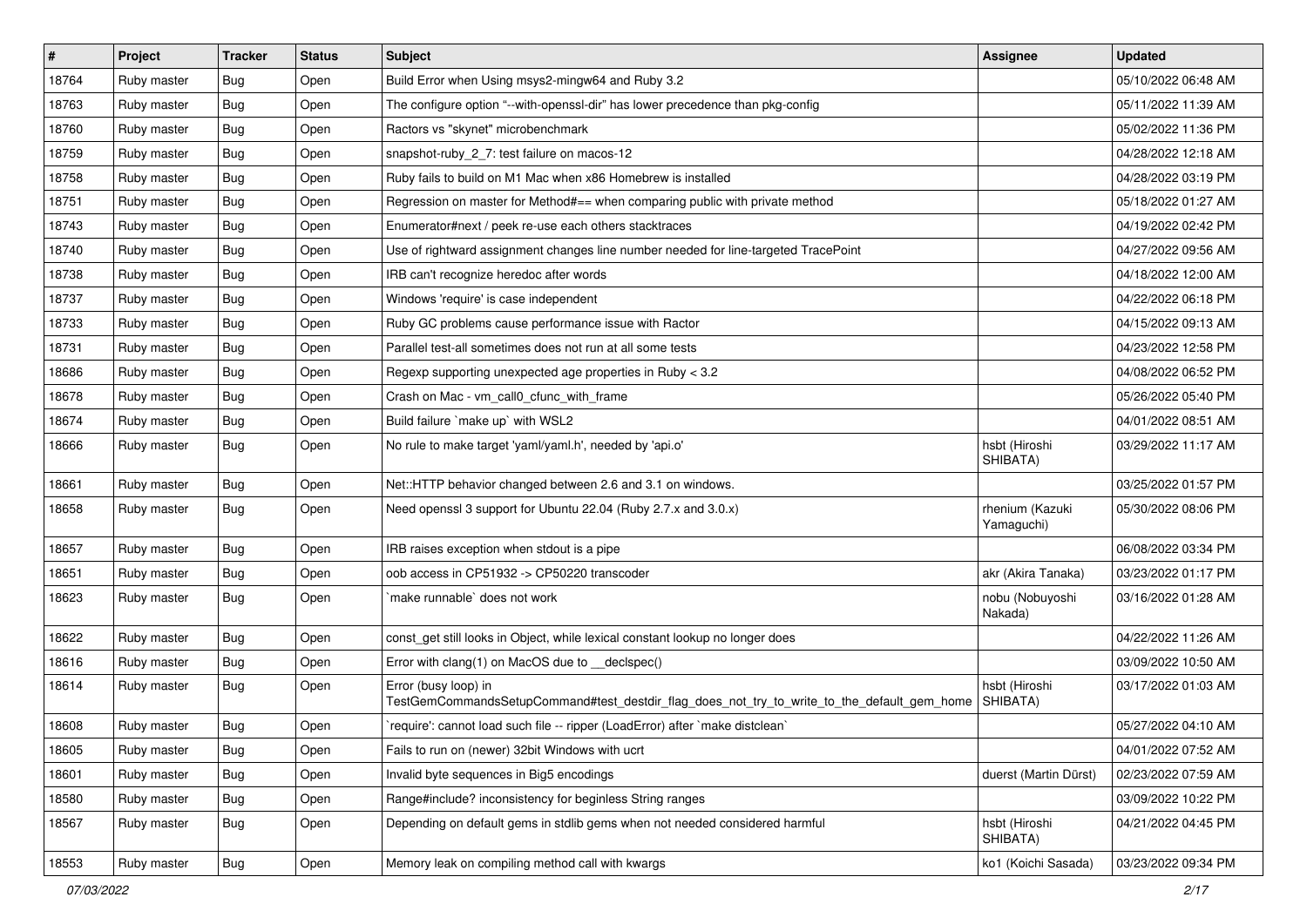| #     | Project     | <b>Tracker</b> | <b>Status</b> | Subject                                                                                                     | Assignee                     | <b>Updated</b>      |
|-------|-------------|----------------|---------------|-------------------------------------------------------------------------------------------------------------|------------------------------|---------------------|
| 18518 | Ruby master | Bug            | Open          | NoMemoryError + [FATAL] failed to allocate memory for twice 1 << large                                      |                              | 01/28/2022 01:40 PM |
| 18510 | Ruby master | Bug            | Open          | Unexpected waiting for console when starting ruby on windows                                                |                              | 01/23/2022 02:53 PM |
| 18507 | Ruby master | Bug            | Open          | Incorrect target os detection in configure script                                                           |                              | 01/25/2022 08:57 AM |
| 18506 | Ruby master | <b>Bug</b>     | Open          | make and make install rebuild items every time unnecessarily - sometimes causing races in parallel installs |                              | 01/21/2022 01:46 PM |
| 18492 | Ruby master | <b>Bug</b>     | Open          | `rb_rescue2` inside `rb_protect` segfaults on Windows                                                       |                              | 01/14/2022 03:17 PM |
| 18476 | Ruby master | Bug            | Open          | Call to require stuck forever after receiving EAGAIN on writev when running with zeus                       |                              | 02/28/2022 02:55 PM |
| 18473 | Ruby master | <b>Bug</b>     | Open          | Raw data in Socket::Option#inspect on Amazon Linux 2                                                        |                              | 01/11/2022 02:13 PM |
| 18472 | Ruby master | <b>Bug</b>     | Open          | rb w32 map errno is not found on Ruby-3.1.0                                                                 |                              | 01/13/2022 09:59 AM |
| 18457 | Ruby master | Bug            | Open          | ruby 2.7.5 fiddle/types.rb use uint32_t but fiddle/cparser.rb lacks uint32_t                                |                              | 01/03/2022 01:00 PM |
| 18456 | Ruby master | <b>Bug</b>     | Open          | rdoc non-determinism: module includes can be added once or twice to generated .ri                           |                              | 01/01/2022 11:16 PM |
| 18455 | Ruby master | Bug            | Open          | IO#close` has poor performance and difficult to understand semantics.                                       |                              | 04/04/2022 02:02 AM |
| 18454 | Ruby master | <b>Bug</b>     | Open          | YJIT slowing down key Discourse benchmarks                                                                  |                              | 01/04/2022 08:45 AM |
| 18444 | Ruby master | <b>Bug</b>     | Open          | Trapped TSTP causes a locking deadlock in 3.0.3 onward                                                      |                              | 05/26/2022 10:29 PM |
| 18435 | Ruby master | <b>Bug</b>     | Open          | Calling `protected` on ancestor method changes result of `instance_methods(false)`                          |                              | 06/09/2022 10:23 AM |
| 18429 | Ruby master | <b>Bug</b>     | Open          | Configure ruby-3.0.3 on Solaris 10 Unknown keyword 'URL' in './ruby.tmp.pc'                                 |                              | 01/18/2022 09:15 PM |
| 18413 | Ruby master | Bug            | Open          | Segfault in `ripper/lexer.rb`                                                                               |                              | 12/17/2021 04:49 PM |
| 18412 | Ruby master | Bug            | Open          | Segfault in test_ractor.rb                                                                                  |                              | 12/17/2021 04:23 AM |
| 18396 | Ruby master | <b>Bug</b>     | Open          | An unexpected "hash value omission" syntax error when without parentheses call expr follows                 |                              | 03/29/2022 09:58 PM |
| 18393 | Ruby master | <b>Bug</b>     | Open          | TestReadline#test interrupt in other thread fails on armv7hl                                                |                              | 12/07/2021 02:03 PM |
| 18380 | Ruby master | <b>Bug</b>     | Open          | TestAddressResolve#test_socket_getnameinfo_domain_blocking test failures                                    |                              | 12/21/2021 04:22 PM |
| 18379 | Ruby master | Bug            | Open          | [CI] Windows mingw/ucrt - test-all timeout failures                                                         |                              | 12/02/2021 02:23 AM |
| 18359 | Ruby master | Bug            | Open          | [Windows MinGW] warning Please include winsock2.h before windows.h                                          |                              | 11/23/2021 05:07 PM |
| 18338 | Ruby master | <b>Bug</b>     | Open          | Encoding.default_external = Encoding::UTF_16BE may add a wrongly-encoded string to<br>\$LOADED_FEATURES     |                              | 11/15/2021 07:32 AM |
| 18286 | Ruby master | <b>Bug</b>     | Open          | Universal arm64/x86_84 binary built on an x86_64 machine segfaults/is killed on arm64                       |                              | 05/26/2022 09:45 PM |
| 18281 | Ruby master | <b>Bug</b>     | Open          | Ruby 3.1.0: gem uninstall -alx fails to uninstall debug                                                     |                              | 06/16/2022 01:08 AM |
| 18277 | Ruby master | Bug            | Open          | buffer error (Zlib::BufError) in Zlib::Deflate#deflate when using MJIT                                      | k0kubun (Takashi<br>Kokubun) | 01/05/2022 03:04 PM |
| 18269 | Ruby master | Bug            | Open          | trace_opt_not and trace_opt_regexpmatch2 insns are indistinguishable                                        |                              | 11/12/2021 07:44 AM |
| 18258 | Ruby master | <b>Bug</b>     | Open          | Ractor shareable? can be slow and mutates internal object flags.                                            | ko1 (Koichi Sasada)          | 10/21/2021 08:58 AM |
| 18257 | Ruby master | <b>Bug</b>     | Open          | rb_mRubyVMFrozenCore is broken by GC run                                                                    |                              | 02/10/2022 12:36 PM |
| 18255 | Ruby master | <b>Bug</b>     | Open          | ioctl zeroes the last buffer byte                                                                           |                              | 10/25/2021 08:13 AM |
| 18247 | Ruby master | <b>Bug</b>     | Open          | weird results for `Array#slice` or `Array#[]` with argument of type `Enumerator::ArithmeticSequence`        |                              | 03/30/2022 11:05 PM |
| 18186 | Ruby master | <b>Bug</b>     | Open          | SEGV with system command - MinGW?                                                                           |                              | 09/22/2021 03:20 PM |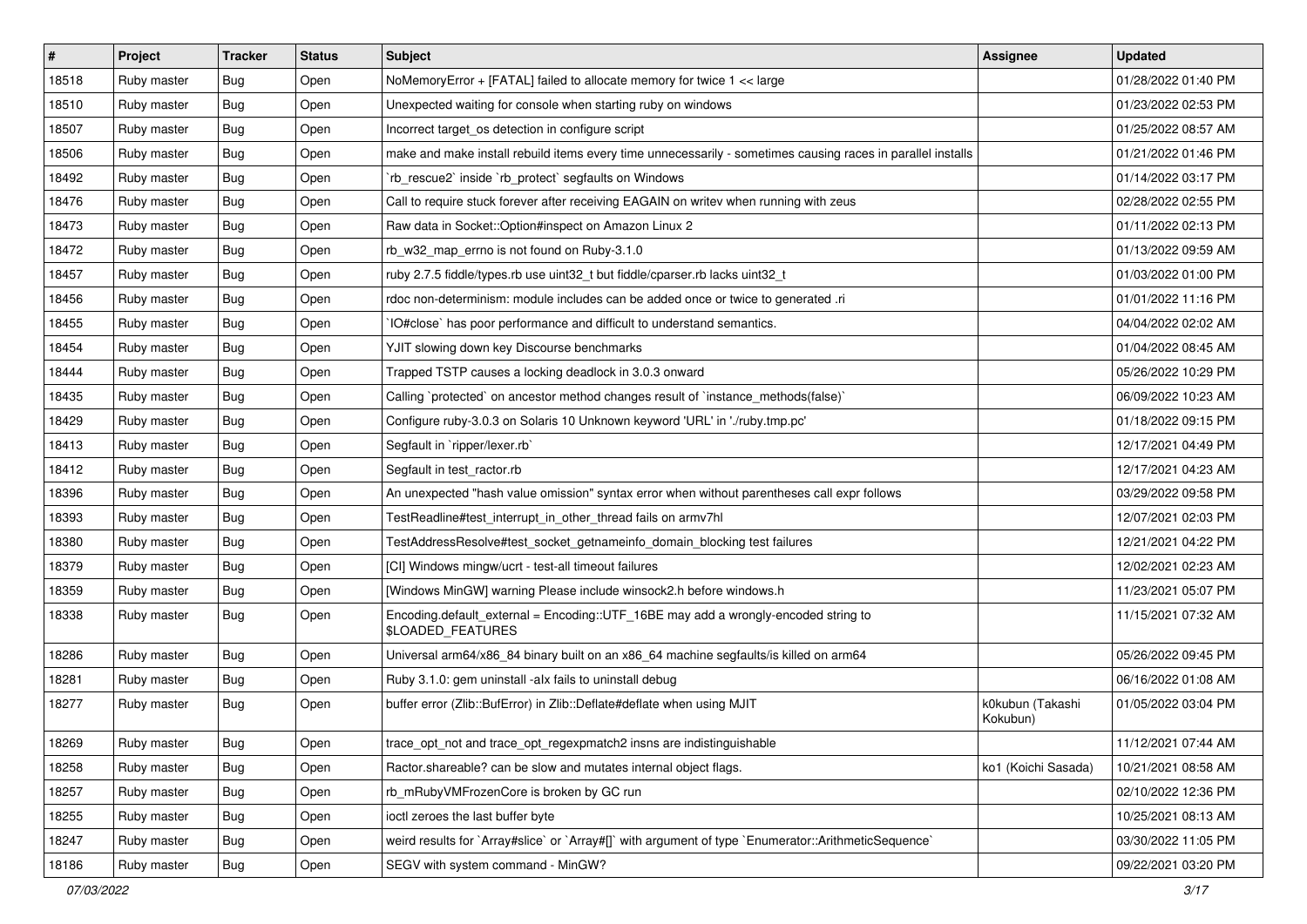| $\sharp$ | Project     | <b>Tracker</b> | <b>Status</b> | Subject                                                                                                                    | <b>Assignee</b>               | <b>Updated</b>      |
|----------|-------------|----------------|---------------|----------------------------------------------------------------------------------------------------------------------------|-------------------------------|---------------------|
| 18152    | Ruby master | <b>Bug</b>     | Open          | Fix theoretical bug with signals + qsort                                                                                   |                               | 09/08/2021 03:38 PM |
| 18144    | Ruby master | Bug            | Open          | Timeout not working while regular expression match is running                                                              |                               | 09/02/2021 07:08 AM |
| 18132    | Ruby master | Bug            | Open          | TODO: fix ccan/list thread safety                                                                                          |                               | 01/02/2022 08:22 AM |
| 18131    | Ruby master | <b>Bug</b>     | Open          | addr2line.c: Some inlined functions mistakenly shown                                                                       |                               | 08/24/2021 07:59 PM |
| 18129    | Ruby master | Bug            | Open          | Ractor-incompatible global variables can be accessed through alias                                                         |                               | 08/23/2021 10:08 PM |
| 18119    | Ruby master | <b>Bug</b>     | Open          | Ractor crashes when instantiating classes                                                                                  | ko1 (Koichi Sasada)           | 09/14/2021 01:42 AM |
| 18080    | Ruby master | Bug            | Open          | Syntax error on one-line pattern matching                                                                                  |                               | 08/18/2021 12:38 AM |
| 18073    | Ruby master | <b>Bug</b>     | Open          | test/ruby/test_jit.rb: "error: invalid use of '__builtin_va_arg_pack ()"' on Ruby 2.7.4 on gcc 4.8.5                       |                               | 12/03/2021 03:04 PM |
| 18061    | Ruby master | Bug            | Open          | Execshield test: libruby.so.N.N.N: FAIL: property-note test because no .note.gnu.property section found                    |                               | 06/22/2022 07:58 AM |
| 18058    | Ruby master | Bug            | Open          | 3.1.0-dev with MJIT enabled Zlib::BufError during `gem install`                                                            | k0kubun (Takashi<br>Kokubun)  | 08/02/2021 08:31 PM |
| 18036    | Ruby master | <b>Bug</b>     | Open          | Pthread fibers become invalid on fork - different from normal fibers.                                                      | ioquatix (Samuel<br>Williams) | 08/19/2021 07:05 AM |
| 18013    | Ruby master | Bug            | Open          | Unexpected results when mxiing negated character classes and case-folding                                                  |                               | 06/29/2021 12:05 PM |
| 18012    | Ruby master | Bug            | Open          | Case-insensitive character classes can only match multiple code points when top-level character class is<br>not negated    |                               | 06/29/2021 08:35 AM |
| 18010    | Ruby master | <b>Bug</b>     | Open          | Character class with single character gets case-folded with following string                                               |                               | 06/28/2021 09:30 AM |
| 18009    | Ruby master | Bug            | Open          | Regexps \w and \W with /i option and /u option produce inconsistent results under nested negation and<br>intersection      |                               | 06/28/2021 09:09 AM |
| 18002    | Ruby master | <b>Bug</b>     | Open          | s390x: Tests failing without LC_ALL env                                                                                    | jaruga (Jun Aruga)            | 07/12/2021 04:30 PM |
| 17999    | Ruby master | <b>Bug</b>     | Open          | TestMethod#test zsuper intermittent timeout error on raspbian10-aarch64 CI                                                 |                               | 06/18/2021 01:33 AM |
| 17996    | Ruby master | Bug            | Open          | Cygwin: thread + pipe behavior since Ruby 2.6                                                                              | cruby-cygwin                  | 05/19/2022 08:20 AM |
| 17995    | Ruby master | Bug            | Open          | Slow down when mjit and Ractor are being used at same time                                                                 | k0kubun (Takashi<br>Kokubun)  | 06/11/2022 04:02 AM |
| 17990    | Ruby master | Bug            | Open          | Inconsistent behavior of Regexp quantifiers over characters with complex case foldings                                     |                               | 06/15/2021 11:59 AM |
| 17989    | Ruby master | Bug            | Open          | Case insensitive Regexps do not handle characters with overlapping case foldings                                           |                               | 06/15/2021 11:43 AM |
| 17931    | Ruby master | Bug            | Open          | Compile fails setup option nodynamic                                                                                       |                               | 07/07/2021 08:51 AM |
| 17926    | Ruby master | <b>Bug</b>     | Open          | spec/ruby/core/file/atime_spec.rb: a random failing test on Travis ppc64le                                                 |                               | 06/02/2021 04:35 PM |
| 17925    | Ruby master | <b>Bug</b>     | Open          | Pattern matching syntax using semicolon one-line                                                                           |                               | 06/04/2021 03:08 PM |
| 17878    | Ruby master | <b>Bug</b>     | Open          | bootstraptest/test_ractor.rb:224 a random failing test with "The outgoing-port is already closed<br>(Ractor::ClosedError)" |                               | 09/13/2021 01:10 PM |
| 17817    | Ruby master | Bug            | Open          | --jit outputs ./tmp/ ruby mjit *.h: No such file or directory on with TMP                                                  |                               | 04/22/2021 11:57 AM |
| 17799    | Ruby master | <b>Bug</b>     | Open          | Seg fault in rb class clear method cache                                                                                   |                               | 12/09/2021 05:39 AM |
| 17792    | Ruby master | <b>Bug</b>     | Open          | make notes and make test fail with Ruby3.0.1p64 RaspberryPI 4B Ubuntu 20.10 ARM64                                          |                               | 05/23/2021 08:23 PM |
| 17774    | Ruby master | <b>Bug</b>     | Open          | Quantified empty group causes regex to fail                                                                                |                               | 10/13/2021 04:43 PM |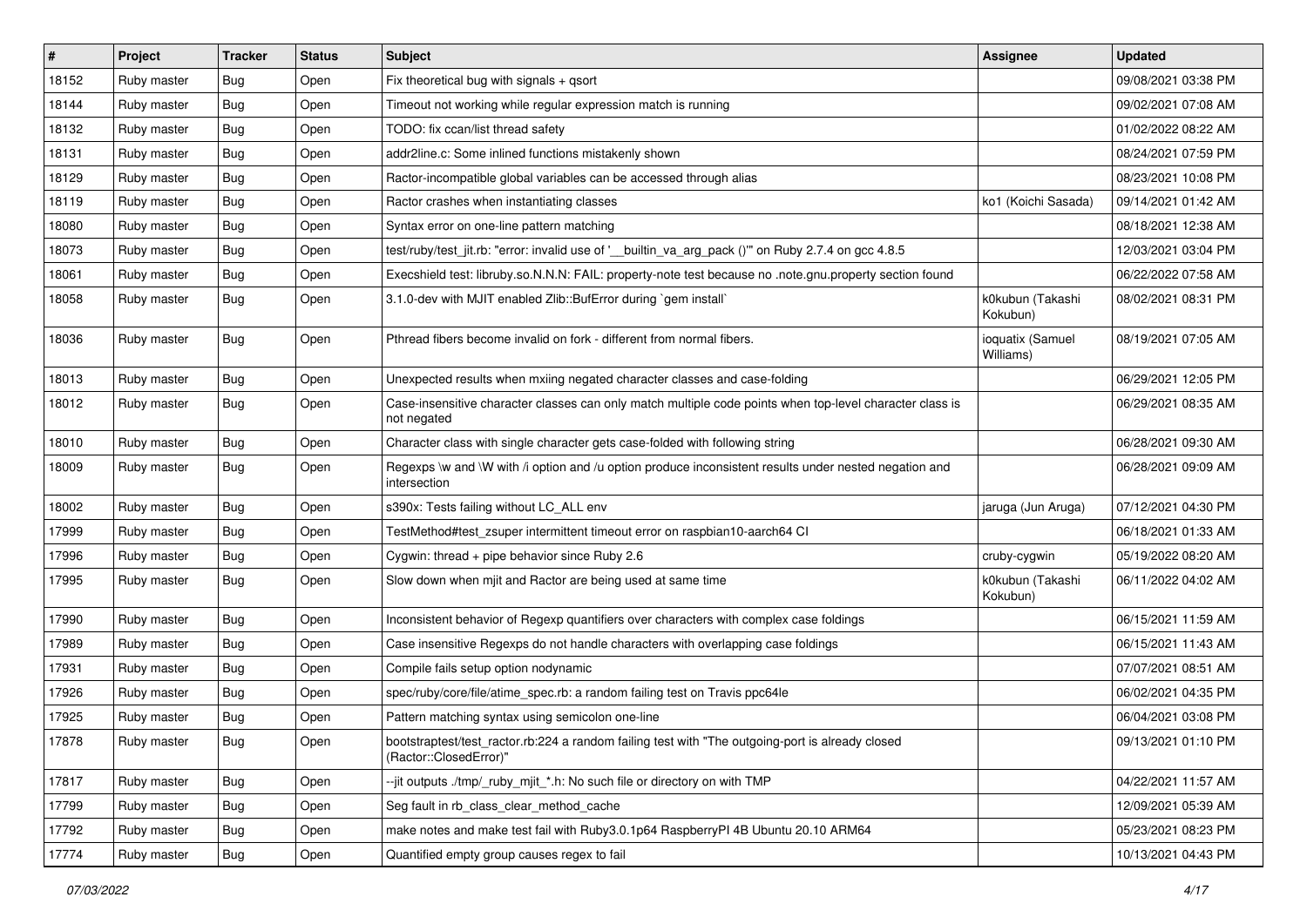| #     | Project     | <b>Tracker</b> | <b>Status</b> | Subject                                                                                                                           | Assignee              | <b>Updated</b>      |
|-------|-------------|----------------|---------------|-----------------------------------------------------------------------------------------------------------------------------------|-----------------------|---------------------|
| 17722 | Ruby master | Bug            | Open          | define_method with shareable results in "defined in a different Ractor"                                                           |                       | 08/24/2021 12:03 PM |
| 17680 | Ruby master | <b>Bug</b>     | Open          | tab completion no longer works on irb3.0                                                                                          |                       | 03/13/2021 08:06 AM |
| 17667 | Ruby master | Bug            | Open          | Module#name needs synchronization                                                                                                 | ko1 (Koichi Sasada)   | 03/02/2021 07:31 AM |
| 17646 | Ruby master | <b>Bug</b>     | Open          | Check for `__builtin_mul_overflow` with `long long` arguments                                                                     |                       | 02/19/2021 06:19 PM |
| 17624 | Ruby master | <b>Bug</b>     | Open          | Ractor.receive is not thread-safe                                                                                                 | ko1 (Koichi Sasada)   | 09/14/2021 01:40 AM |
| 17617 | Ruby master | Bug            | Open          | When a Ractor's incoming port is closed, Ractor.receive_if does not raise Ractor::ClosedError, but instead<br>blocks indefinitely | ko1 (Koichi Sasada)   | 09/14/2021 01:40 AM |
| 17543 | Ruby master | Bug            | Open          | Ractor isolation broken by `self` in shareable proc                                                                               | ko1 (Koichi Sasada)   | 01/29/2021 03:06 PM |
| 17531 | Ruby master | Bug            | Open          | `did_you_mean` not Ractor friendly                                                                                                | ko1 (Koichi Sasada)   | 01/29/2021 08:48 AM |
| 17513 | Ruby master | <b>Bug</b>     | Open          | Methods of shareable objects and UnboundMethods should be shareable                                                               | ko1 (Koichi Sasada)   | 01/06/2021 08:53 PM |
| 17506 | Ruby master | Bug            | Open          | Ractor isolation broken by ThreadGroup                                                                                            |                       | 01/03/2021 08:05 PM |
| 17420 | Ruby master | <b>Bug</b>     | Open          | Unsafe mutation of \$" when doing non-RubyGems require in Ractor                                                                  | ko1 (Koichi Sasada)   | 01/07/2021 01:23 PM |
| 17400 | Ruby master | <b>Bug</b>     | Open          | Incorrect character downcase for Greek Sigma                                                                                      | duerst (Martin Dürst) | 12/17/2020 06:56 AM |
| 17383 | Ruby master | <b>Bug</b>     | Open          | 3.0 recursion memory speed issues                                                                                                 |                       | 12/09/2020 05:41 PM |
| 17373 | Ruby master | <b>Bug</b>     | Open          | Ruby 3.0 is slower at Discourse bench than Ruby 2.7                                                                               |                       | 01/04/2021 06:47 AM |
| 17359 | Ruby master | Bug            | Open          | Ractor copy mode is not Ractor-safe                                                                                               | ko1 (Koichi Sasada)   | 12/02/2020 05:42 PM |
| 17354 | Ruby master | Bug            | Open          | Module#const_source_location is misleading for constants awaiting autoload                                                        |                       | 03/26/2021 05:56 PM |
| 17337 | Ruby master | <b>Bug</b>     | Open          | Don't embed Ruby build-time configuration in Ruby                                                                                 |                       | 12/21/2020 04:17 PM |
| 17263 | Ruby master | <b>Bug</b>     | Open          | Fiber context switch degrades with number of fibers, limit on number of fibers                                                    |                       | 01/31/2022 02:47 PM |
| 17180 | Ruby master | <b>Bug</b>     | Open          | Ractor and constant referencing                                                                                                   |                       | 09/20/2020 05:43 PM |
| 17159 | Ruby master | Bug            | Open          | extend `define_method` for Ractor                                                                                                 |                       | 10/29/2020 04:06 PM |
| 17146 | Ruby master | Bug            | Open          | Queue operations are allowed after it is frozen                                                                                   |                       | 10/20/2021 08:32 PM |
| 17142 | Ruby master | <b>Bug</b>     | Open          | Ruby fails to build in AIX                                                                                                        |                       | 03/20/2021 07:08 AM |
| 17037 | Ruby master | <b>Bug</b>     | Open          | rounding of Rational#to_f                                                                                                         |                       | 08/26/2020 03:54 AM |
| 16997 | Ruby master | <b>Bug</b>     | Open          | IO#gets converts some \r\n to \n with universal_newline: false                                                                    |                       | 08/26/2020 05:20 PM |
| 16959 | Ruby master | <b>Bug</b>     | Open          | Weakmap has specs and third-party usage despite being a private API                                                               |                       | 06/13/2020 08:54 PM |
| 16927 | Ruby master | <b>Bug</b>     | Open          | String#tr won't return the expected result for some sign with diacritics                                                          |                       | 06/01/2020 05:24 AM |
| 16920 | Ruby master | <b>Bug</b>     | Open          | TestThread#test_signal_at_join fails on aarch64                                                                                   |                       | 12/07/2021 02:17 PM |
| 16905 | Ruby master | Bug            | Open          | Ruby required to build Ruby on Haiku?                                                                                             |                       | 05/24/2020 08:08 AM |
| 16829 | Ruby master | Bug            | Open          | Exceptions raised from within an enumerated method lose part of their stacktrace                                                  |                       | 05/20/2022 07:25 PM |
| 16820 | Ruby master | <b>Bug</b>     | Open          | LEGAL is out of sync                                                                                                              |                       | 08/19/2020 11:08 AM |
| 16810 | Ruby master | <b>Bug</b>     | Open          | ruby segfaults on s390x with musl libc                                                                                            |                       | 03/05/2021 01:38 AM |
| 16493 | Ruby master | <b>Bug</b>     | Open          | TestThreadQueue#test_thr_kill is flaky on AArch64                                                                                 |                       | 01/09/2020 09:39 AM |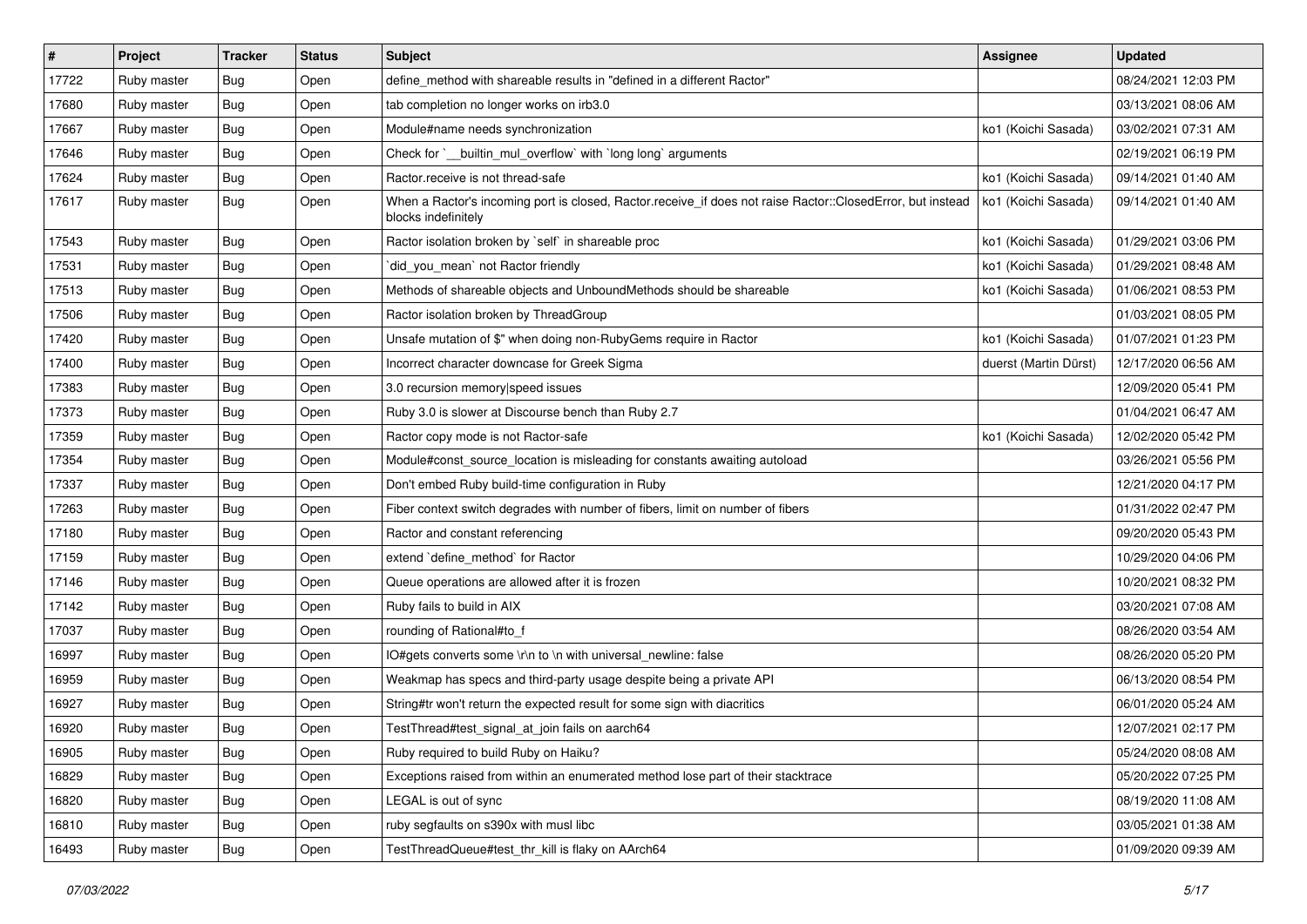| #     | Project     | <b>Tracker</b> | <b>Status</b> | <b>Subject</b>                                                                                                                                        | Assignee                      | <b>Updated</b>      |
|-------|-------------|----------------|---------------|-------------------------------------------------------------------------------------------------------------------------------------------------------|-------------------------------|---------------------|
| 16492 | Ruby master | <b>Bug</b>     | Open          | TestBugReporter#test_bug_reporter_add test failures                                                                                                   | jaruga (Jun Aruga)            | 08/24/2021 01:12 PM |
| 16288 | Ruby master | Bug            | Open          | Segmentation fault with finalizers, threads                                                                                                           |                               | 12/19/2019 07:46 PM |
| 16265 | Ruby master | <b>Bug</b>     | Open          | Test (spec) failure using current MSYS2 tools, related to -fstack-protector and possibly<br>D_FORTIFY_SOURCE=2                                        |                               | 12/03/2019 03:09 PM |
| 16185 | Ruby master | <b>Bug</b>     | Open          | basictest failure on AIX 6.1 for 64bit build                                                                                                          | kanemoto (Yutaka<br>Kanemoto) | 10/15/2019 12:05 AM |
| 16158 | Ruby master | <b>Bug</b>     | Open          | "st" Character Sequence In Regex Look-Behind Causes Illegal Pattern Error When Combined With POSIX<br>Bracket Expressions And Case Insensitivity Flag |                               | 09/17/2019 09:37 AM |
| 16145 | Ruby master | <b>Bug</b>     | Open          | regexp match error if mixing /i, character classes, and utf8                                                                                          |                               | 09/06/2019 05:52 AM |
| 15993 | Ruby master | Bug            | Open          | 'require' doesn't work if there are Cyrillic chars in the path to Ruby dir                                                                            |                               | 07/09/2021 04:08 PM |
| 15764 | Ruby master | <b>Bug</b>     | Open          | Whitespace and control characters should not be permitted in tokens                                                                                   | matz (Yukihiro<br>Matsumoto)  | 04/22/2019 07:48 AM |
| 15599 | Ruby master | Bug            | Open          | Mixing autoload and require causes deadlock and incomplete definition.                                                                                |                               | 02/12/2019 01:40 PM |
| 15598 | Ruby master | Bug            | Open          | Deadlock on mutual reference of autoloaded constants                                                                                                  |                               | 03/20/2019 10:58 AM |
| 15438 | Ruby master | <b>Bug</b>     | Open          | Threads can't switch faster than TIME_QUANTUM_(NSEC USEC MSEC)                                                                                        |                               | 03/25/2019 08:53 PM |
| 15428 | Ruby master | Bug            | Open          | Refactor Proc#>> and #<<                                                                                                                              |                               | 08/20/2021 06:31 PM |
| 15423 | Ruby master | Bug            | Open          | fork leapfrog leaks memory on FreeBSD 11.2                                                                                                            |                               | 12/16/2018 02:28 PM |
| 15386 | Ruby master | <b>Bug</b>     | Open          | [PATCH] io.c (rb_io_check_char_readable): do not io_fflush buffered sockets                                                                           |                               | 12/06/2018 11:38 AM |
| 15367 | Ruby master | Bug            | Open          | IO.select is not resumed when io-object gets closed                                                                                                   |                               | 12/03/2018 10:22 AM |
| 15334 | Ruby master | <b>Bug</b>     | Open          | child_info_fork::abort: address space needed by 'emoji_iso2022_kddi.so' on cygwin                                                                     | cruby-cygwin                  | 05/19/2022 08:20 AM |
| 15315 | Ruby master | Bug            | Open          | ec_switch can still lose interrupts                                                                                                                   | ko1 (Koichi Sasada)           | 11/20/2018 09:32 AM |
| 15310 | Ruby master | Bug            | Open          | [PATCH] thread_pthread.c: close race from UBF_TIMER and non-GVL-releasing thread                                                                      |                               | 11/20/2018 12:50 AM |
| 15263 | Ruby master | <b>Bug</b>     | Open          | [PATCH] vm_trace.c (postponed_job_register): only hit main thread                                                                                     | ko1 (Koichi Sasada)           | 10/27/2018 11:35 PM |
| 15247 | Ruby master | <b>Bug</b>     | Open          | Windows - TEMP folder, non 8.3 & drive, fails & errors in test-all (ruby & rdoc)                                                                      |                               | 10/23/2018 05:02 PM |
| 15097 | Ruby master | <b>Bug</b>     | Open          | Gem install fails on Ruby 2.5.1 with Cygwin (get_dns_server_list undefined)                                                                           | cruby-cygwin                  | 05/19/2022 08:20 AM |
| 15072 | Ruby master | <b>Bug</b>     | Open          | thread.c:4356:5: error: implicit declaration of function 'ubf_list_atfork'                                                                            | normalperson (Eric<br>Wong)   | 09/20/2018 03:32 AM |
| 14971 | Ruby master | <b>Bug</b>     | Open          | error: implicit declaration of function 'rb_vm_call0                                                                                                  | nobu (Nobuyoshi<br>Nakada)    | 09/06/2018 03:53 AM |
| 14957 | Ruby master | <b>Bug</b>     | Open          | MinGW, gcc 8.2.0, bootstraptest test_thread.rb - failure ?                                                                                            |                               | 08/03/2018 02:46 PM |
| 14906 | Ruby master | Bug            | Open          | MinGW failure - TestIO#test_copy_stream_no_busy_wait                                                                                                  |                               | 07/12/2018 03:52 AM |
| 14838 | Ruby master | <b>Bug</b>     | Open          | RegexpError with double "s" in look-behind assertion in case-insensitive unicode regexp                                                               |                               | 06/09/2018 04:04 PM |
| 14826 | Ruby master | <b>Bug</b>     | Open          | make: *** [.ext/include/sparc-solaris2.10/rb_mjit_min_header-2.6.0.h] Error 1 on Solaris 10 with very old<br>gcc3                                     |                               | 06/05/2018 02:02 PM |
| 14761 | Ruby master | <b>Bug</b>     | Open          | TestThread#test_join_limits hangs up on Solaris 10 with gcc                                                                                           |                               | 05/16/2018 05:23 AM |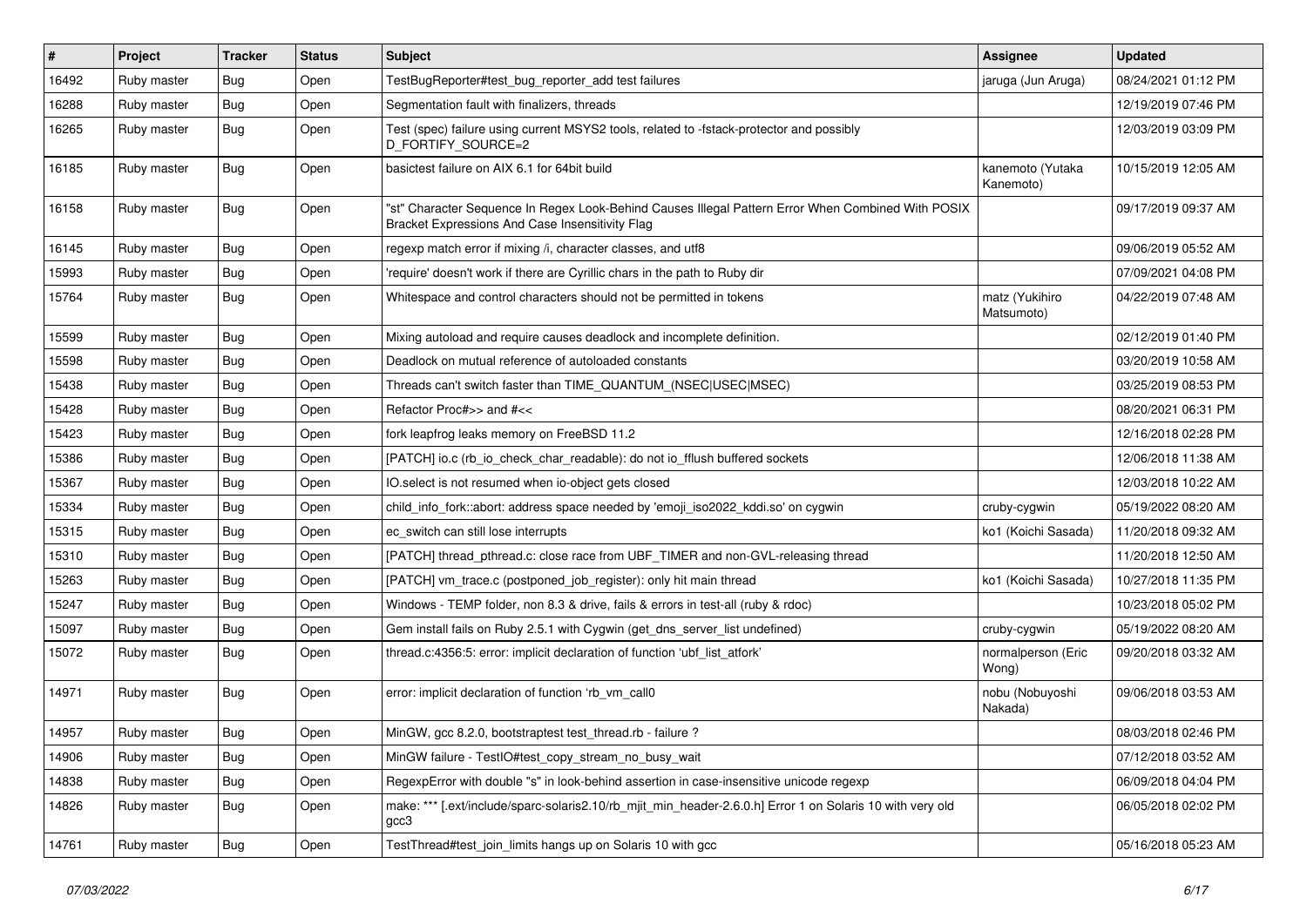| $\vert$ # | Project     | <b>Tracker</b> | <b>Status</b> | Subject                                                                                               | <b>Assignee</b>      | <b>Updated</b>      |
|-----------|-------------|----------------|---------------|-------------------------------------------------------------------------------------------------------|----------------------|---------------------|
| 14681     | Ruby master | Bug            | Open          | syswrite': stream closed in another thread (IOError)                                                  |                      | 04/22/2018 12:12 AM |
| 14640     | Ruby master | <b>Bug</b>     | Open          | [win32] File.realpath treats a relative path with a drive letter as an absolute path.                 | cruby-windows        | 12/10/2018 07:09 AM |
| 14582     | Ruby master | Bug            | Open          | Unable to use `method_entry` and `method_return` tracing probes since 2.5                             |                      | 06/18/2021 06:08 PM |
| 14480     | Ruby master | <b>Bug</b>     | Open          | miniruby crashing when compiled with -O2 or -O1 on aarch64                                            |                      | 02/23/2021 10:35 AM |
| 14474     | Ruby master | Bug            | Open          | skip "TestException#test_thread_signal_location" as known bug                                         |                      | 12/10/2018 07:09 AM |
| 14422     | Ruby master | Bug            | Open          | Ruby configuration options should not be reused for gem builds                                        |                      | 03/05/2018 03:32 PM |
| 14418     | Ruby master | <b>Bug</b>     | Open          | ruby 2.5 slow regexp execution                                                                        |                      | 12/29/2019 10:34 AM |
| 14387     | Ruby master | Bug            | Open          | Ruby 2.5 <sup>D</sup> Alpine Linux <b>DDDDDDDDDDD</b> SystemStackError <b>DDDD</b>                    |                      | 04/21/2020 03:13 PM |
| 14364     | Ruby master | Bug            | Open          | Regexp last match variable in procs                                                                   |                      | 09/14/2018 05:28 AM |
| 14083     | Ruby master | Bug            | Open          | Refinement in block calling incorrect method                                                          |                      | 11/05/2017 07:36 PM |
| 14064     | Ruby master | <b>Bug</b>     | Open          | test-all with and without -j - incorrect assertions and missing test methods                          |                      | 11/03/2017 10:54 PM |
| 14049     | Ruby master | Bug            | Open          | SEGV svn 60401 require_relative                                                                       |                      | 10/26/2017 05:25 PM |
| 13644     | Ruby master | <b>Bug</b>     | Open          | Windows - Setting Time.now                                                                            |                      | 06/11/2017 03:43 AM |
| 13571     | Ruby master | Bug            | Open          | Script arguments, encoding, windows / MinGW                                                           |                      | 11/12/2017 10:53 PM |
| 13542     | Ruby master | <b>Bug</b>     | Open          | MinGW trunk Builds - Summary of Issues                                                                |                      | 05/19/2017 07:04 PM |
| 13500     | Ruby master | Bug            | Open          | MinGW TestArity#test_proc_err_mess stops testing                                                      |                      | 04/26/2017 03:27 PM |
| 13485     | Ruby master | <b>Bug</b>     | Open          | MinGW TestEnumerable#test_callcc SEGV info                                                            |                      | 04/19/2017 04:17 PM |
| 13164     | Ruby master | Bug            | Open          | A second `SystemStackError` exception results in `Segmentation fault (core dumped)`                   |                      | 04/14/2017 01:05 PM |
| 13151     | Ruby master | Bug            | Open          | File.writable? doesn't report correctly if a directory is writable on Windows.                        |                      | 01/23/2017 05:46 PM |
| 12852     | Ruby master | <b>Bug</b>     | Open          | URI.parse can't handle non-ascii URIs                                                                 | akira (akira yamada) | 12/12/2016 06:39 PM |
| 12689     | Ruby master | Bug            | Open          | Thread isolation of $$~$ and \$                                                                       |                      | 04/01/2021 08:51 PM |
| 12500     | Ruby master | Bug            | Open          | TestProcess#test_aspawn_too_long_path fails on mips with "argument too big"                           |                      | 12/29/2019 10:38 AM |
| 12280     | Ruby master | Bug            | Open          | IO.copy_stream(IO, IO) fails with "pread() not implemented"                                           |                      | 04/28/2016 05:51 AM |
| 12179     | Ruby master | <b>Bug</b>     | Open          | Build failure due to VPATH expansion                                                                  |                      | 04/14/2016 01:55 AM |
| 11840     | Ruby master | Bug            | Open          | Error with "make check" on Cygwin                                                                     | cruby-cygwin         | 05/19/2022 08:20 AM |
| 11808     | Ruby master | <b>Bug</b>     | Open          | Different behavior between Enumerable#grep and Array#grep                                             | ko1 (Koichi Sasada)  | 10/26/2020 04:36 AM |
| 11582     | Ruby master | Bug            | Open          | On Solaris, Rational#** returns -Infinity for Rational(0) when passed a negative Float                |                      | 10/13/2015 03:12 AM |
| 11514     | Ruby master | <b>Bug</b>     | Open          | AIX6.1 - Ruby 2.2.3 - Segmentation fault in :byteslice                                                |                      | 09/18/2015 07:39 AM |
| 11438     | Ruby master | <b>Bug</b>     | Open          | native_thread_init_stack() get machine.stack_start unequal to thread's stack start address, x86 win32 | cruby-windows        | 08/13/2015 07:31 AM |
| 11230     | Ruby master | Bug            | Open          | Should rb_struct_s_members() be public API?                                                           |                      | 04/17/2021 05:06 PM |
| 11183     | Ruby master | Bug            | Open          |                                                                                                       |                      | 05/26/2015 08:32 AM |
| 11177     | Ruby master | <b>Bug</b>     | Open          | DATADEOF00000000                                                                                      |                      | 05/25/2015 03:49 AM |
| 11174     | Ruby master | <b>Bug</b>     | Open          | threads memory leak                                                                                   | ko1 (Koichi Sasada)  | 06/17/2019 03:17 PM |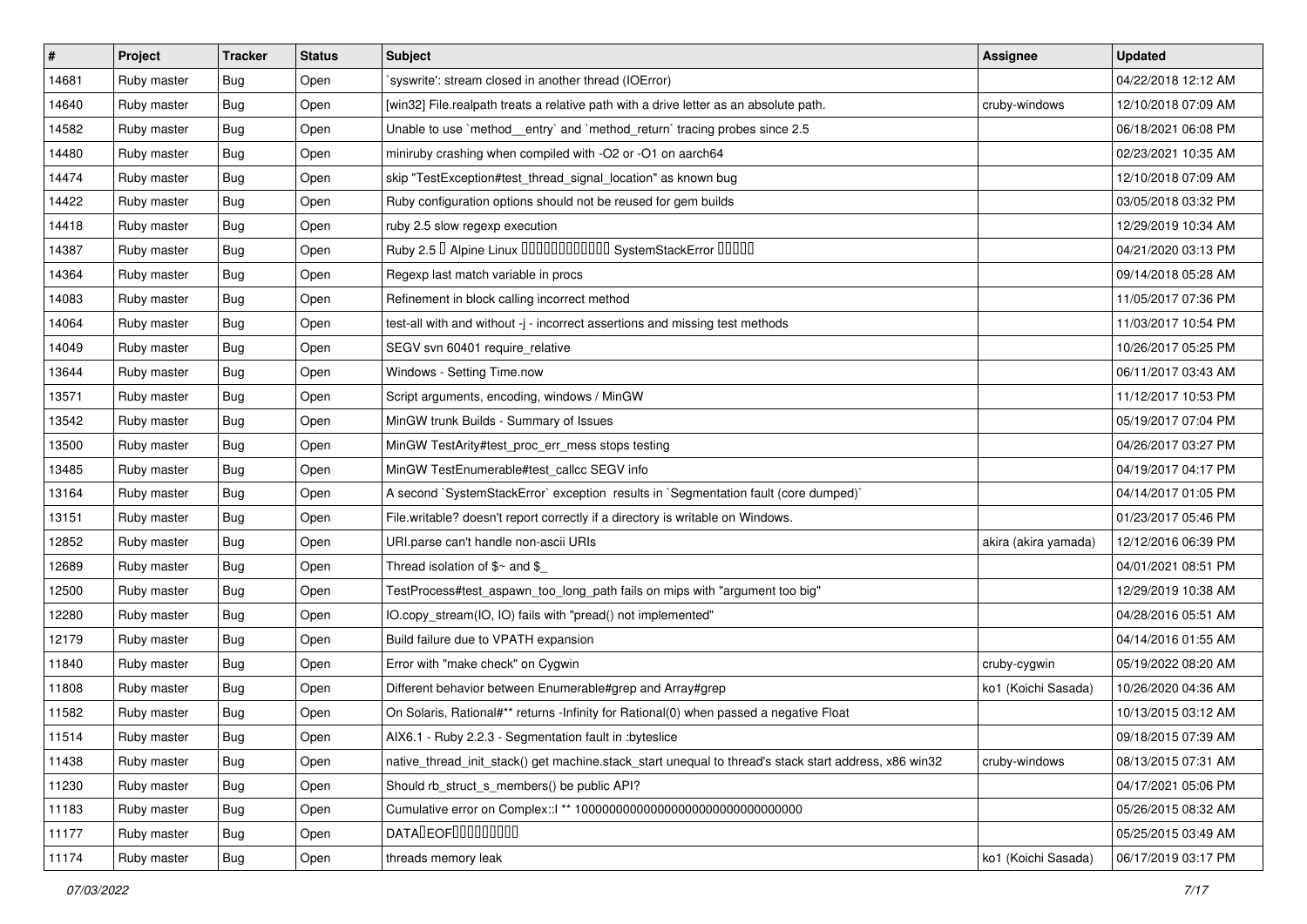| $\vert$ # | Project     | <b>Tracker</b> | <b>Status</b> | <b>Subject</b>                                                                                                                                                      | Assignee                            | <b>Updated</b>      |
|-----------|-------------|----------------|---------------|---------------------------------------------------------------------------------------------------------------------------------------------------------------------|-------------------------------------|---------------------|
| 11142     | Ruby master | Bug            | Open          | Command line argument parser on windows handles double quotes inconsistently.                                                                                       | usa (Usaku<br>NAKAMURA)             | 05/12/2015 04:09 PM |
| 11064     | Ruby master | Bug            | Open          | #singleton methods for objects with special singleton class returns an empty array                                                                                  |                                     | 01/31/2022 05:02 AM |
| 10580     | Ruby master | Bug            | Open          | TestProcess#test_deadlock_by_signal_at_forking fails on ARM                                                                                                         | akr (Akira Tanaka)                  | 12/30/2019 03:00 AM |
| 10436     | Ruby master | <b>Bug</b>     | Open          | ruby -c and ripper inconsistency: $m(\& \text{nil}) \{\}$                                                                                                           |                                     | 08/27/2019 12:08 AM |
| 10416     | Ruby master | Bug            | Open          | Create mechanism for updating of Unicode data files downstreams when we want                                                                                        | nobu (Nobuyoshi<br>Nakada)          | 10/08/2021 06:40 AM |
| 10128     | Ruby master | <b>Bug</b>     | Open          | Quoting problem for arguments of Kernel.system, Kernel.exec on Windows                                                                                              | cruby-windows                       | 12/30/2019 03:00 AM |
| 10009     | Ruby master | Bug            | Open          | IO operation is 10x slower in multi-thread environment                                                                                                              | ko1 (Koichi Sasada)                 | 05/21/2015 07:19 AM |
| 9760      | Ruby master | <b>Bug</b>     | Open          | mkmf does not allow for linking against custom libraries when a system library is present                                                                           |                                     | 05/24/2016 08:11 AM |
| 9507      | Ruby master | <b>Bug</b>     | Open          | Ruby 2.1.0 is broken on ARMv5: tried to create Proc object without a block                                                                                          | charliesome (Charlie<br>Somerville) | 01/05/2018 09:00 PM |
| 9435      | Ruby master | Bug            | Open          | Kernel.system problem                                                                                                                                               |                                     | 12/30/2019 03:00 AM |
| 9409      | Ruby master | <b>Bug</b>     | Open          | Cygwin I "filesystem" I encoding IIIIIIIIIIIII                                                                                                                      | cruby-cygwin                        | 05/19/2022 08:20 AM |
| 8444      | Ruby master | Bug            | Open          | Regexp vars \$~ and friends are not thread local                                                                                                                    | ko1 (Koichi Sasada)                 | 07/30/2019 07:38 AM |
| 8185      | Ruby master | <b>Bug</b>     | Open          | Thread/fork issue                                                                                                                                                   |                                     | 12/30/2019 03:00 AM |
| 7892      | Ruby master | Bug            | Open          | MIME encoding bug of NKF.nkf                                                                                                                                        | naruse (Yui NARUSE)                 | 12/25/2017 06:15 PM |
| 7840      | Ruby master | Bug            | Open          | -Wdeclaration-after-statement is valid for C/ObjC but not for C++                                                                                                   | nobu (Nobuyoshi<br>Nakada)          | 06/02/2020 04:41 PM |
| 7742      | Ruby master | Bug            | Open          | System encoding (Windows-1258) is not recognized by Ruby to convert back to UTF-8                                                                                   | duerst (Martin Dürst)               | 12/25/2017 06:15 PM |
| 4173      | Ruby master | <b>Bug</b>     | Open          | TestProcess#test_wait_and_sigchild DDDDDDDD                                                                                                                         |                                     | 03/15/2018 08:29 AM |
| 18808     | Ruby master | <b>Bug</b>     | Assigned      | Cannot compile ruby 3.1.2 on powerpc64le-linux without disabling the jit features                                                                                   | k0kubun (Takashi<br>Kokubun)        | 06/20/2022 10:40 AM |
| 18790     | Ruby master | <b>Bug</b>     | Assigned      | cannot load such file -- digest (LoadError)                                                                                                                         | hsbt (Hiroshi<br>SHIBATA)           | 06/06/2022 12:41 AM |
| 18727     | Ruby master | <b>Bug</b>     | Assigned      | Make failed on x86_64-cygwin (LoadError)                                                                                                                            | peterzhu2118 (Peter<br>Zhu)         | 04/16/2022 05:15 AM |
| 18677     | Ruby master | Bug            | Assigned      | BigDecimal#power (**) returns FloatDomainError when passing an infinite parameter                                                                                   | mrkn (Kenta Murata)                 | 04/20/2022 02:04 AM |
| 18572     | Ruby master | Bug            | Assigned      | Performance regression when invoking refined methods                                                                                                                | ko1 (Koichi Sasada)                 | 02/10/2022 12:48 AM |
| 18464     | Ruby master | <b>Bug</b>     | Assigned      | RUBY_INTERNAL_EVENT_NEWOBJ tracepoint causes an interpreter crash when combined with Ractors                                                                        | ko1 (Koichi Sasada)                 | 06/08/2022 08:25 AM |
| 18381     | Ruby master | Bug            | Assigned      | Default vs Bundled gems                                                                                                                                             | hsbt (Hiroshi<br>SHIBATA)           | 12/15/2021 11:09 AM |
| 18355     | Ruby master | <b>Bug</b>     | Assigned      | require("pathname") within rack application chnages behaviors of Pathname methods, such as absolute?(),<br>when there are two versions of 'pathname' gem installed. | hsbt (Hiroshi<br>SHIBATA)           | 11/30/2021 08:01 AM |
| 18337     | Ruby master | Bug            | Assigned      | Ruby allows zero-width characters in identifiers                                                                                                                    | duerst (Martin Dürst)               | 11/24/2021 09:13 AM |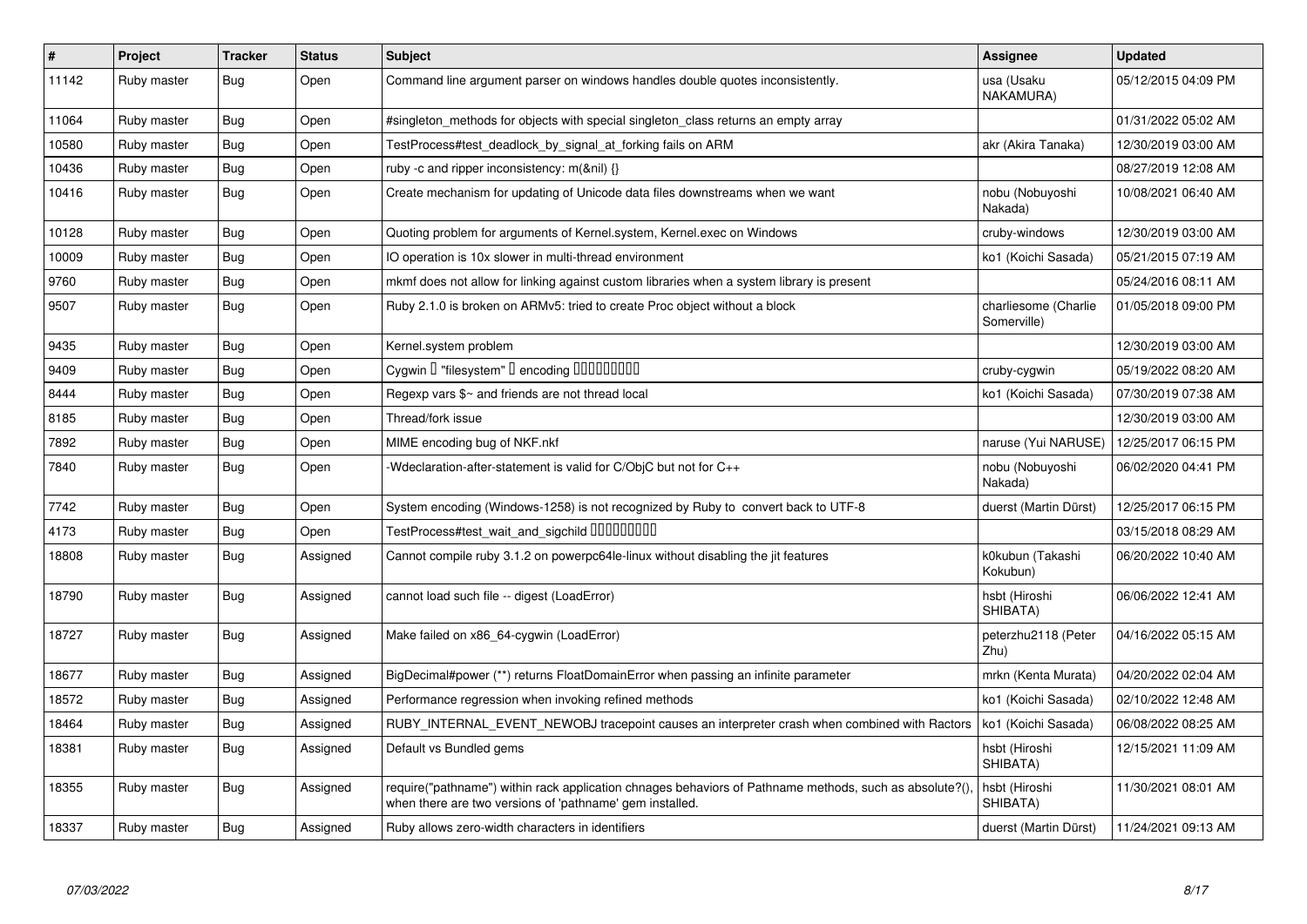| $\vert$ # | Project     | <b>Tracker</b> | <b>Status</b> | <b>Subject</b>                                                                                  | <b>Assignee</b>               | <b>Updated</b>      |
|-----------|-------------|----------------|---------------|-------------------------------------------------------------------------------------------------|-------------------------------|---------------------|
| 18169     | Ruby master | <b>Bug</b>     | Assigned      | Local copies of gemified libraries are being released out of sync with their gems               | hsbt (Hiroshi<br>SHIBATA)     | 02/25/2022 05:40 PM |
| 18142     | Ruby master | Bug            | Assigned      | Segmentation fault with Ruby 3.0.2                                                              | k0kubun (Takashi<br>Kokubun)  | 09/02/2021 07:43 AM |
| 18133     | Ruby master | <b>Bug</b>     | Assigned      | LTO: TestGCCompact#test_ast_compacts segfaults on i686                                          |                               | 04/23/2022 04:19 PM |
| 18034     | Ruby master | <b>Bug</b>     | Assigned      | Segmentation fault fiddle with `--enable-bundled-libffi` and macOS                              | kou (Kouhei Sutou)            | 11/30/2021 07:39 AM |
| 18024     | Ruby master | <b>Bug</b>     | Assigned      | Ractor crashes when connections are closed in multiple Ractors                                  | ko1 (Koichi Sasada)           | 12/14/2021 04:41 PM |
| 17998     | Ruby master | <b>Bug</b>     | Assigned      | ractor: process hanging (with ractors initialized, but not being used)                          | ko1 (Koichi Sasada)           | 12/02/2021 08:17 PM |
| 17882     | Ruby master | <b>Bug</b>     | Assigned      | bootstraptest/test_ractor.rb:224 segfaults on Cygwin                                            | cruby-cygwin                  | 05/19/2022 08:20 AM |
| 17826     | Ruby master | Bug            | Assigned      | Ractor#take hangs if used in multiple Threads                                                   | ko1 (Koichi Sasada)           | 12/15/2021 01:30 PM |
| 17679     | Ruby master | <b>Bug</b>     | Assigned      | Ractor incoming channel can consume unlimited resources                                         | ko1 (Koichi Sasada)           | 06/30/2022 10:49 AM |
| 17678     | Ruby master | <b>Bug</b>     | Assigned      | Ractors do not restart after fork                                                               | ko1 (Koichi Sasada)           | 03/09/2021 12:42 AM |
| 17677     | Ruby master | <b>Bug</b>     | Assigned      | Ractor crashes fork when blocking                                                               | ko1 (Koichi Sasada)           | 03/09/2021 12:42 AM |
| 17676     | Ruby master | Bug            | Assigned      | Accessing ENV from Ractor raises IsolationError                                                 | ko1 (Koichi Sasada)           | 03/09/2021 02:37 AM |
| 17664     | Ruby master | <b>Bug</b>     | Assigned      | Behavior of sockets changed in Ruby 3.0 to non-blocking                                         | ioquatix (Samuel<br>Williams) | 07/12/2021 10:28 AM |
| 17578     | Ruby master | <b>Bug</b>     | Assigned      | mkmf experimental C++ Support                                                                   | nobu (Nobuyoshi<br>Nakada)    | 01/27/2021 03:51 AM |
| 17516     | Ruby master | <b>Bug</b>     | Assigned      | forking in a ractor causes Ruby to crash                                                        | ko1 (Koichi Sasada)           | 11/30/2021 05:26 AM |
| 17478     | Ruby master | <b>Bug</b>     | Assigned      | Ruby3.0 is slower than Ruby2.7.2 when parsing a large CSV file                                  | kou (Kouhei Sutou)            | 11/24/2021 05:12 AM |
| 17289     | Ruby master | Bug            | Assigned      | Time#strftime occurs Segmentation Fault on ruby-2.7.2p137                                       | shyouhei (Shyouhei<br>Urabe)  | 11/05/2020 07:57 AM |
| 17196     | Ruby master | <b>Bug</b>     | Assigned      | Segmentation Fault with Socket#close in Ractors                                                 | ko1 (Koichi Sasada)           | 03/20/2022 01:52 PM |
| 16951     | Ruby master | <b>Bug</b>     | Assigned      | Consistently referer dependencies                                                               | hsbt (Hiroshi<br>SHIBATA)     | 06/17/2021 06:15 AM |
| 16842     | Ruby master | <b>Bug</b>     | Assigned      | inspect` prints the UTF-8 character U+0085 (NEXT LINE) verbatim even though it is not printable | duerst (Martin Dürst)         | 02/26/2021 05:43 AM |
| 16836     | Ruby master | <b>Bug</b>     | Assigned      | configure-time LDFLAGS leak into ruby pkg-config file                                           | nobu (Nobuyoshi<br>Nakada)    | 08/14/2021 09:10 AM |
| 16819     | Ruby master | <b>Bug</b>     | Assigned      | Line reporting off by one when reporting line of a hash?                                        | ko1 (Koichi Sasada)           | 06/16/2020 05:57 PM |
| 16776     | Ruby master | <b>Bug</b>     | Assigned      | Regression in coverage library                                                                  | ko1 (Koichi Sasada)           | 11/24/2021 07:26 AM |
| 16694     | Ruby master | <b>Bug</b>     | Assigned      | JIT vs hardened GCC with PCH                                                                    | k0kubun (Takashi<br>Kokubun)  | 02/02/2021 07:38 AM |
| 16497     | Ruby master | <b>Bug</b>     | Assigned      | StringIO#internal encoding is broken (more severely in 2.7)                                     | nobu (Nobuyoshi<br>Nakada)    | 10/26/2021 04:31 PM |
| 15550     | Ruby master | <b>Bug</b>     | Assigned      | Windows - gem bin files - can't run from bash shell                                             | hsbt (Hiroshi<br>SHIBATA)     | 03/20/2019 01:05 AM |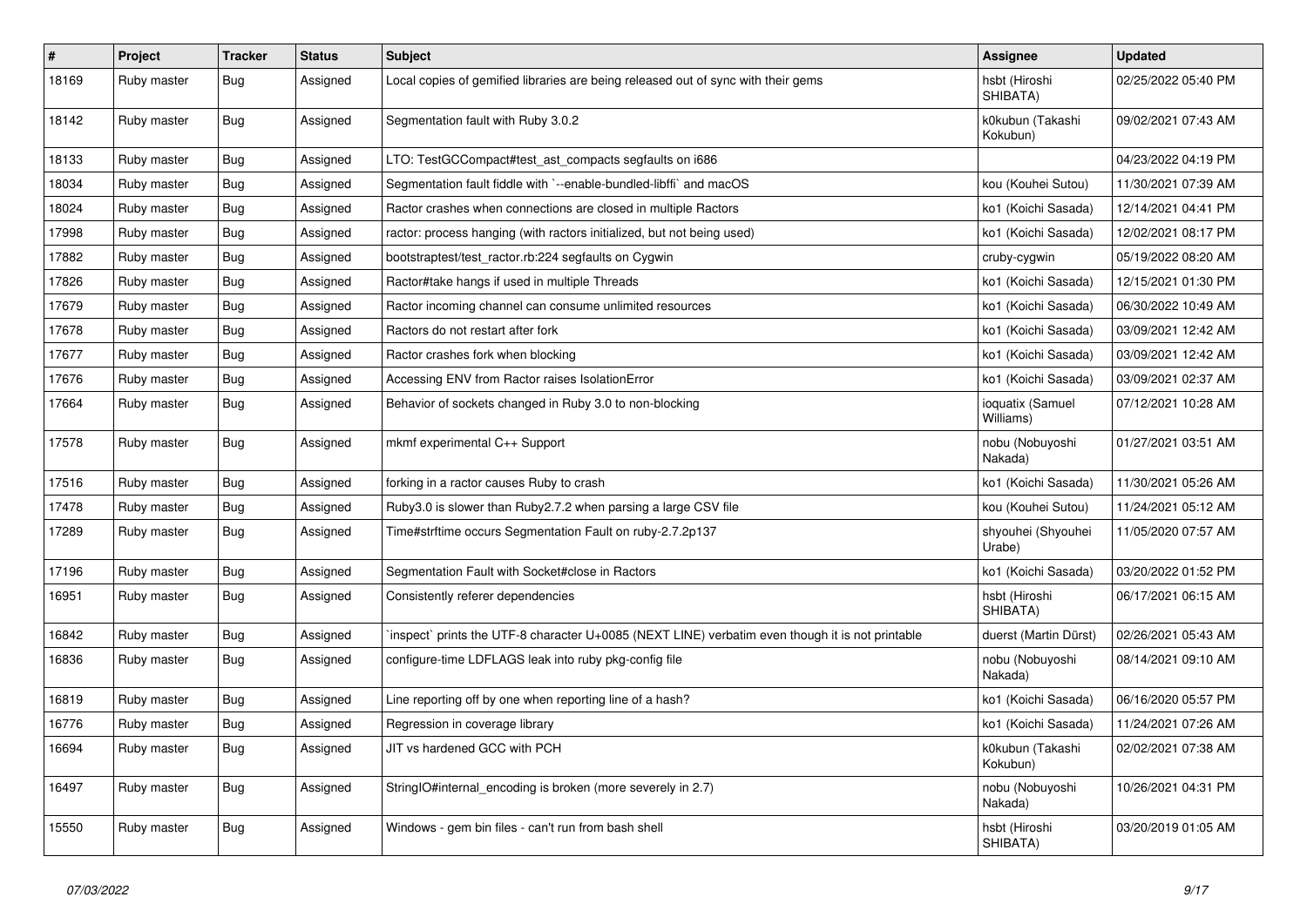| $\sharp$ | Project     | <b>Tracker</b> | <b>Status</b> | <b>Subject</b>                                                                                                            | <b>Assignee</b>               | <b>Updated</b>      |
|----------|-------------|----------------|---------------|---------------------------------------------------------------------------------------------------------------------------|-------------------------------|---------------------|
| 15499    | Ruby master | Bug            | Assigned      | Breaking behavior on ruby 2.6: rb thread call without gyl doesn't invoke unblock function when used on<br>the main thread | ko1 (Koichi Sasada)           | 01/05/2021 02:24 AM |
| 14727    | Ruby master | Bug            | Assigned      | TestQueue#test_queue_with_trap always timeout on Windows10                                                                | ko1 (Koichi Sasada)           | 05/01/2018 02:59 AM |
| 14679    | Ruby master | Bug            | Assigned      | StdLib gems should properly specify their dependencies                                                                    | hsbt (Hiroshi<br>SHIBATA)     | 04/11/2018 01:14 PM |
| 14607    | Ruby master | Bug            | Assigned      | Fix use of the rb profile frames start parameter                                                                          | ko1 (Koichi Sasada)           | 06/09/2022 06:12 AM |
| 14543    | Ruby master | <b>Bug</b>     | Assigned      | 'make commit' show error of 'common-srcs'                                                                                 | nobu (Nobuyoshi<br>Nakada)    | 06/02/2018 04:17 AM |
| 14090    | Ruby master | Bug            | Assigned      | TestGc#test interrupt in finalizer` fails very rarely                                                                     | ko1 (Koichi Sasada)           | 12/02/2021 07:24 PM |
| 13999    | Ruby master | <b>Bug</b>     | Assigned      | Cygwin DDD ripper_state_lex.rb DDDDDDDD                                                                                   | cruby-cygwin                  | 05/19/2022 08:20 AM |
| 13864    | Ruby master | <b>Bug</b>     | Assigned      | Rinda multicast test failures due to missing default route                                                                | seki (Masatoshi Seki)         | 08/17/2021 07:16 AM |
| 13671    | Ruby master | Bug            | Assigned      | Regexp with lookbehind and case-insensitivity raises RegexpError only on strings with certain characters                  | duerst (Martin Dürst)         | 11/30/2021 04:42 AM |
| 13513    | Ruby master | <b>Bug</b>     | Assigned      | Resolv::DNS::Message.decode hangs after detecting truncation in UDP messages                                              | akr (Akira Tanaka)            | 03/08/2021 11:35 PM |
| 13298    | Ruby master | <b>Bug</b>     | Assigned      | mingw SEGV TestEnumerable#test_callcc                                                                                     | nobu (Nobuyoshi<br>Nakada)    | 06/04/2021 03:41 AM |
| 13269    | Ruby master | <b>Bug</b>     | Assigned      | test/readline/test readline.rb and mingw                                                                                  | nobu (Nobuyoshi<br>Nakada)    | 03/13/2017 08:56 AM |
| 12725    | Ruby master | Bug            | Assigned      | Trying to use ./miniruby before it exists                                                                                 | nobu (Nobuyoshi<br>Nakada)    | 04/28/2017 01:45 PM |
| 12582    | Ruby master | <b>Bug</b>     | Assigned      | OpenSSL Authenticated Encryption should check for tag length                                                              | rhenium (Kazuki<br>Yamaguchi) | 04/28/2017 01:45 PM |
| 12506    | Ruby master | <b>Bug</b>     | Assigned      | On cygwin, Feature #5994 does not work                                                                                    | cruby-cygwin                  | 05/19/2022 08:20 AM |
| 12473    | Ruby master | Bug            | Assigned      | Test failure on fedora with TestTimeExtension#test huge precision                                                         | nobu (Nobuyoshi<br>Nakada)    | 04/28/2017 01:45 PM |
| 12445    | Ruby master | <b>Bug</b>     | Assigned      | Testing TestlO#test_open_fifo_does_not_block_other_threads results in deadlock on cygwin                                  | cruby-cygwin                  | 05/19/2022 08:20 AM |
| 12444    | Ruby master | Bug            | Assigned      | Segmentation fault when running TestException#test machine stackoverflow on cygwin                                        | cruby-cygwin                  | 05/19/2022 08:20 AM |
| 12442    | Ruby master | <b>Bug</b>     | Assigned      | TestArgf#test_textmode fails on cygwin                                                                                    | cruby-cygwin                  | 05/19/2022 08:20 AM |
| 12436    | Ruby master | Bug            | Assigned      | newline argument of File.open seems not respected on Windows                                                              | nobu (Nobuyoshi<br>Nakada)    | 10/25/2021 09:07 AM |
| 12040    | Ruby master | <b>Bug</b>     | Assigned      | [Win32] File.stat fails on a mounted volume                                                                               | cruby-windows                 | 02/01/2016 08:13 AM |
| 11704    | Ruby master | Bug            | Assigned      | Refinements only get "used" once in loop                                                                                  | matz (Yukihiro<br>Matsumoto)  | 04/14/2016 02:45 AM |
| 11531    | Ruby master | Bug            | Assigned      | IPAddr#== implements wrong logic                                                                                          | knu (Akinori MUSHA)           | 12/29/2019 12:50 PM |
| 11526    | Ruby master | Bug            | Assigned      | Streaming HTTP requests are not idempotent and should not be retried                                                      | naruse (Yui NARUSE)           | 07/01/2019 09:16 PM |
| 11269    | Ruby master | <b>Bug</b>     | Assigned      | ruby_init_setproctitle() should be called before require_libraries()                                                      | kosaki (Motohiro<br>KOSAKI)   | 06/17/2015 03:01 AM |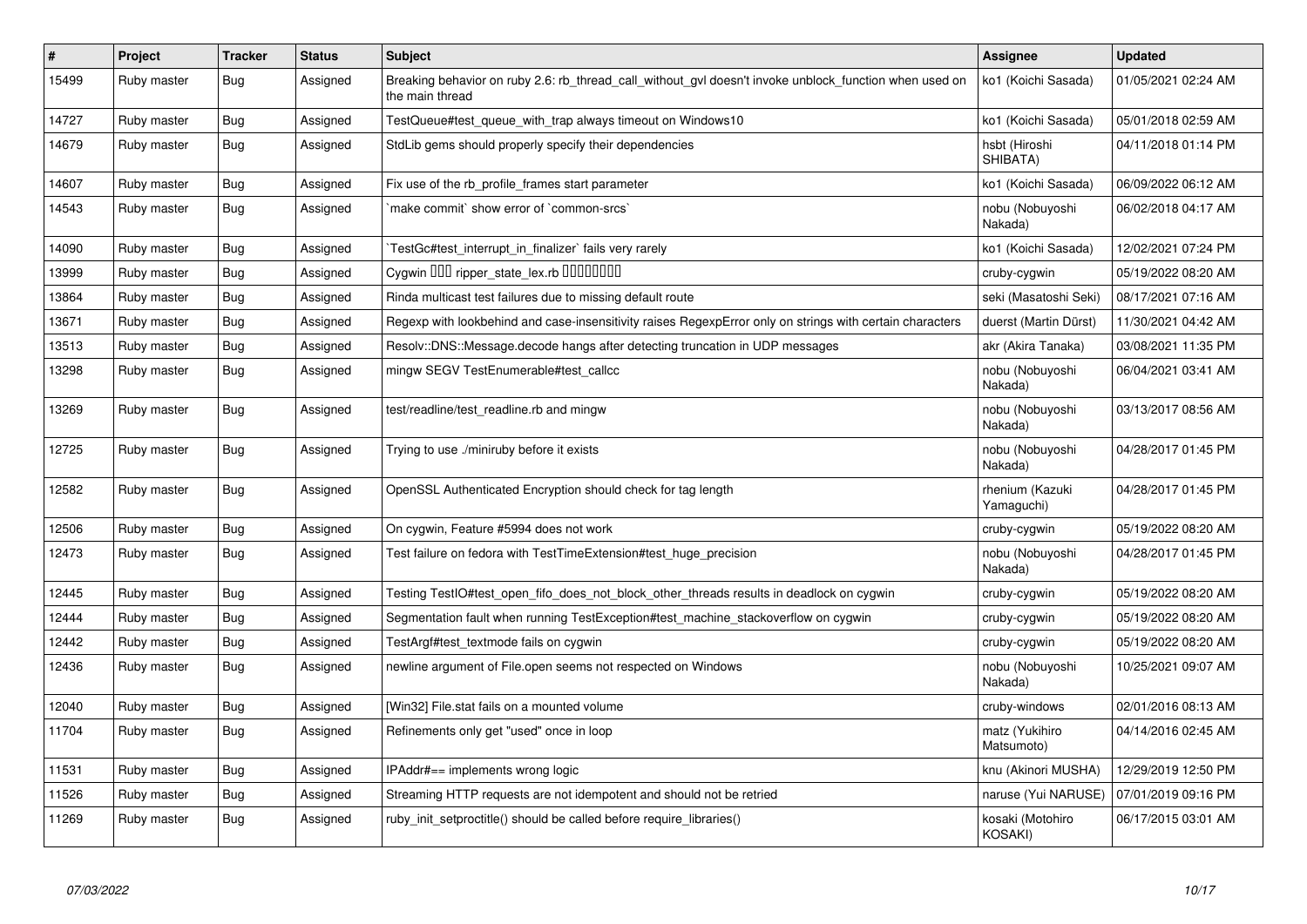| $\vert$ # | Project     | <b>Tracker</b> | <b>Status</b> | <b>Subject</b>                                                                          | Assignee                      | <b>Updated</b>      |
|-----------|-------------|----------------|---------------|-----------------------------------------------------------------------------------------|-------------------------------|---------------------|
| 10919     | Ruby master | <b>Bug</b>     | Assigned      | [gem install] installs multipe platforms                                                | hsbt (Hiroshi<br>SHIBATA)     | 07/30/2019 07:44 AM |
| 9955      | Ruby master | <b>Bug</b>     | Assigned      | issue building dll on mingw, library not found                                          | nobu (Nobuyoshi<br>Nakada)    | 01/05/2018 09:00 PM |
| 9944      | Ruby master | <b>Bug</b>     | Assigned      | in ruby for windows in "system" a redirection to append a file works incorrectly        | cruby-windows                 | 01/05/2018 09:00 PM |
| 9366      | Ruby master | <b>Bug</b>     | Assigned      | 'make-j32 check TESTS=-j32" occasionally fails on rubygems/specification                | hsbt (Hiroshi<br>SHIBATA)     | 07/26/2018 02:13 AM |
| 9189      | Ruby master | <b>Bug</b>     | Assigned      | Build failure on Windows in case of nonascii TEMP environment.                          |                               | 01/05/2018 09:00 PM |
| 9115      | Ruby master | <b>Bug</b>     | Assigned      | Logger traps all exceptions; breaks Timeout                                             | sonots (Naotoshi Seo)         | 08/20/2019 12:47 PM |
| 9010      | Ruby master | <b>Bug</b>     | Assigned      | /configure --prefix= cannot handle directories with spaces                              | nobu (Nobuyoshi<br>Nakada)    | 04/26/2021 10:38 PM |
| 8782      | Ruby master | <b>Bug</b>     | Assigned      | Don't set rl_getc_function on editline                                                  | kouji (Kouji Takao)           | 01/05/2018 09:00 PM |
| 8445      | Ruby master | <b>Bug</b>     | Assigned      | IO.open and IO#set_enconding does not support :fallback option                          | akr (Akira Tanaka)            | 06/14/2022 06:02 AM |
| 8299      | Ruby master | <b>Bug</b>     | Assigned      | Minor error in float parsing                                                            | nobu (Nobuyoshi<br>Nakada)    | 12/30/2019 03:00 AM |
| 7976      | Ruby master | <b>Bug</b>     | Assigned      | TracePoint call is at call point, not call site                                         | ko1 (Koichi Sasada)           | 01/05/2018 09:00 PM |
| 7968      | Ruby master | <b>Bug</b>     | Assigned      | Poor UDPSocket#send performance in ruby 2.0.0 on windows                                | cruby-windows                 | 10/23/2017 12:23 AM |
| 7964      | Ruby master | <b>Bug</b>     | Assigned      | Writing an ASCII-8BIT String to a StringIO created from a UTF-8 String                  | nobu (Nobuyoshi<br>Nakada)    | 01/05/2018 09:00 PM |
| 7859      | Ruby master | <b>Bug</b>     | Assigned      | Readline: Incorrect arrow key behavior in vi_editing_mode insert mode with Readline 6.2 | kouji (Kouji Takao)           | 12/25/2017 06:15 PM |
| 6360      | Ruby master | <b>Bug</b>     | Assigned      | Debug information build even without requesting it                                      | nobu (Nobuyoshi<br>Nakada)    | 01/05/2018 09:00 PM |
| 6351      | Ruby master | <b>Bug</b>     | Assigned      | transcode table generator does not support multi characters of Unicode                  | duerst (Martin Dürst)         | 12/25/2017 06:15 PM |
| 5334      | Ruby master | <b>Bug</b>     | Assigned      | Segmentation fault in InternetExplorer IServiceProvider interface                       | suke (Masaki Suketa)          | 12/30/2019 03:00 AM |
| 5317      | Ruby master | <b>Bug</b>     | Assigned      |                                                                                         | nobu (Nobuyoshi<br>Nakada)    | 01/05/2018 09:00 PM |
| 5179      | Ruby master | <b>Bug</b>     | Assigned      | Complex#rationalize and to_r with approximate zeros                                     | mrkn (Kenta Murata)           | 01/17/2020 03:00 AM |
| 4040      | Ruby master | <b>Bug</b>     | Assigned      | SystemStackError with Hash[*a] for Large _a_                                            | ko1 (Koichi Sasada)           | 12/25/2017 06:14 PM |
| 595       | Ruby master | <b>Bug</b>     | Assigned      | Fiber ignores ensure clause                                                             | ioquatix (Samuel<br>Williams) | 12/29/2019 10:37 AM |
| 18894     | Ruby master | Feature        | Open          | Object#make shareable                                                                   |                               | 07/02/2022 11:42 PM |
| 18885     | Ruby master | Feature        | Open          | Long lived fork advisory API (potential Copy on Write optimizations)                    |                               | 06/30/2022 09:27 AM |
| 18841     | Ruby master | Feature        | Open          | Proposal: autoload_relative                                                             |                               | 06/19/2022 11:22 PM |
| 18835     | Ruby master | Feature        | Open          | Add InstructionSequence#type method                                                     |                               | 06/16/2022 10:30 PM |
| 18832     | Ruby master | Feature        | Open          | Do not have class/module keywords consider ancestors of Object                          |                               | 06/21/2022 05:50 AM |
| 18831     | Ruby master | Feature        | Open          | Block argument to 'yield'                                                               |                               | 06/18/2022 03:12 AM |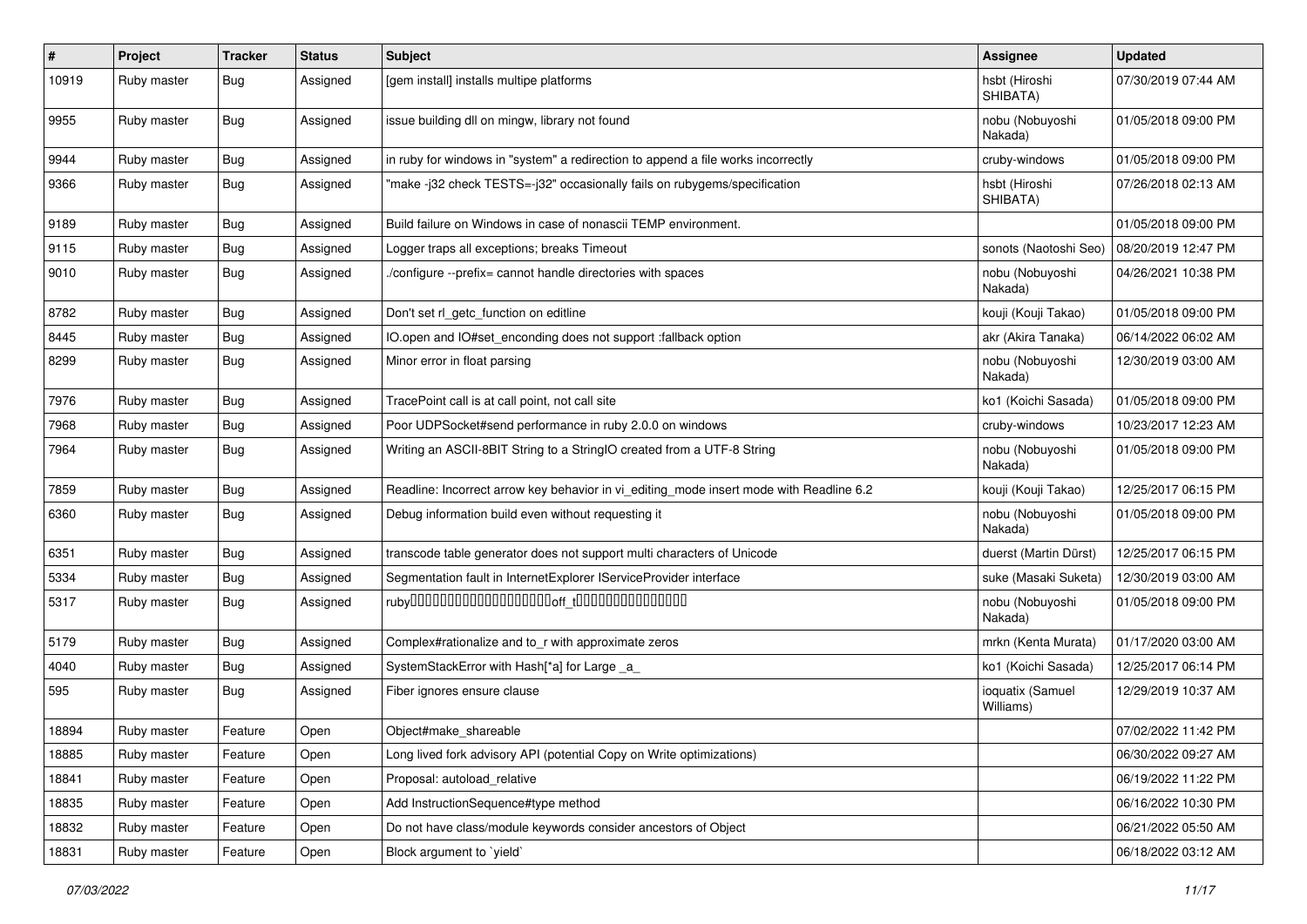| $\vert$ # | Project     | <b>Tracker</b> | <b>Status</b> | Subject                                                                                   | <b>Assignee</b>       | <b>Updated</b>      |
|-----------|-------------|----------------|---------------|-------------------------------------------------------------------------------------------|-----------------------|---------------------|
| 18825     | Ruby master | Feature        | Open          | Specialized instruction for "array literal $+$ `.hash`"                                   |                       | 06/14/2022 05:24 PM |
| 18822     | Ruby master | Feature        | Open          | Ruby lack a proper method to percent-encode strings for URIs (RFC 3986)                   |                       | 06/09/2022 02:42 PM |
| 18821     | Ruby master | Feature        | Open          | Expose Pattern Matching interfaces in core classes                                        |                       | 06/09/2022 07:24 AM |
| 18815     | Ruby master | Feature        | Open          | instance_{eval,exec} vs Proc#>>                                                           |                       | 06/02/2022 05:17 PM |
| 18814     | Ruby master | Feature        | Open          | Ractor: add method to query incoming message queue size                                   |                       | 06/30/2022 10:58 AM |
| 18812     | Ruby master | Feature        | Open          | Add ability to trace exit locations for YJIT                                              |                       | 06/01/2022 02:42 PM |
| 18809     | Ruby master | Feature        | Open          | Add Numeric#ceildiv                                                                       |                       | 06/21/2022 06:21 PM |
| 18798     | Ruby master | Feature        | Open          | 'UnboundMethod#==' with inherited classes                                                 |                       | 05/25/2022 12:32 AM |
| 18776     | Ruby master | Feature        | Open          | <b>Object Shapes</b>                                                                      |                       | 05/13/2022 01:11 AM |
| 18774     | Ruby master | Feature        | Open          | Add Queue#pop(timeout:)                                                                   |                       | 05/20/2022 12:27 AM |
| 18762     | Ruby master | Feature        | Open          | Add an Array#undigits that compliments Integer#digits                                     |                       | 05/03/2022 08:08 PM |
| 18757     | Ruby master | Feature        | Open          | Introduce %R percent literal for anchored regular expression patterns                     |                       | 04/27/2022 05:30 PM |
| 18736     | Ruby master | Feature        | Open          | self-p for method chain                                                                   |                       | 04/15/2022 11:09 AM |
| 18690     | Ruby master | Feature        | Open          | Allow `Kernel#then` to take arguments                                                     |                       | 05/10/2022 06:16 PM |
| 18685     | Ruby master | Feature        | Open          | Enumerator.product: Cartesian product of enumerables                                      |                       | 04/26/2022 07:02 AM |
| 18683     | Ruby master | Feature        | Open          | Allow to create hashes with a specific capacity.                                          |                       | 04/22/2022 02:34 PM |
| 18675     | Ruby master | Feature        | Open          | Add new exception class for resolv timeouts                                               |                       | 04/01/2022 11:22 PM |
| 18668     | Ruby master | Feature        | Open          | Merge `io-nonblock` gems into core                                                        |                       | 04/21/2022 10:02 AM |
| 18659     | Ruby master | Feature        | Open          | Create a Binding at the time of an exception and make it available to Rescue              |                       | 03/25/2022 10:55 AM |
| 18654     | Ruby master | Feature        | Open          | Enhancements to prettyprint                                                               | akr (Akira Tanaka)    | 05/12/2022 01:44 PM |
| 18647     | Ruby master | Feature        | Open          | Non-recursive option for iseq-targeted Tracepoints in ruby 2.6+                           |                       | 03/18/2022 09:41 AM |
| 18644     | Ruby master | Feature        | Open          | Coerce anything callable to a Proc                                                        |                       | 06/18/2022 05:28 PM |
| 18642     | Ruby master | Feature        | Open          | Named ripper fields                                                                       |                       | 05/12/2022 01:37 PM |
| 18640     | Ruby master | Feature        | Open          | default empty string argument for `String#sub` and `String#sub!`, e.g. `"hello".sub("I")` |                       | 03/19/2022 02:33 AM |
| 18639     | Ruby master | Feature        | Open          | Update Unicode data to Unicode Version 15.0.0                                             | duerst (Martin Dürst) | 03/22/2022 07:38 PM |
| 18630     | Ruby master | Feature        | Open          | Introduce general `IO#timeout` and `IO#timeout=`for all (non-)blocking operations.        |                       | 04/21/2022 09:36 AM |
| 18617     | Ruby master | Feature        | Open          | Allow multiples keys in Hash#[] acting like Hash#dig                                      |                       | 03/10/2022 01:36 PM |
| 18603     | Ruby master | Feature        | Open          | Allow syntax like obj.method(arg)=value                                                   |                       | 02/27/2022 05:04 PM |
| 18597     | Ruby master | Feature        | Open          | Strings need a named method like 'dup' that doesn't duplicate if receiver is mutable      |                       | 02/26/2022 11:56 PM |
| 18594     | Ruby master | Feature        | Open          | Add a #to h method on URI::Generic                                                        |                       | 03/31/2022 01:18 PM |
| 18593     | Ruby master | Feature        | Open          | Add back URI.escape                                                                       |                       | 02/18/2022 07:45 PM |
| 18583     | Ruby master | Feature        | Open          | Pattern-matching: API for custom unpacking strategies?                                    |                       | 03/17/2022 01:10 PM |
| 18576     | Ruby master | Feature        | Open          | Rename `ASCII-8BIT` encoding to `BINARY`                                                  |                       | 03/17/2022 03:06 PM |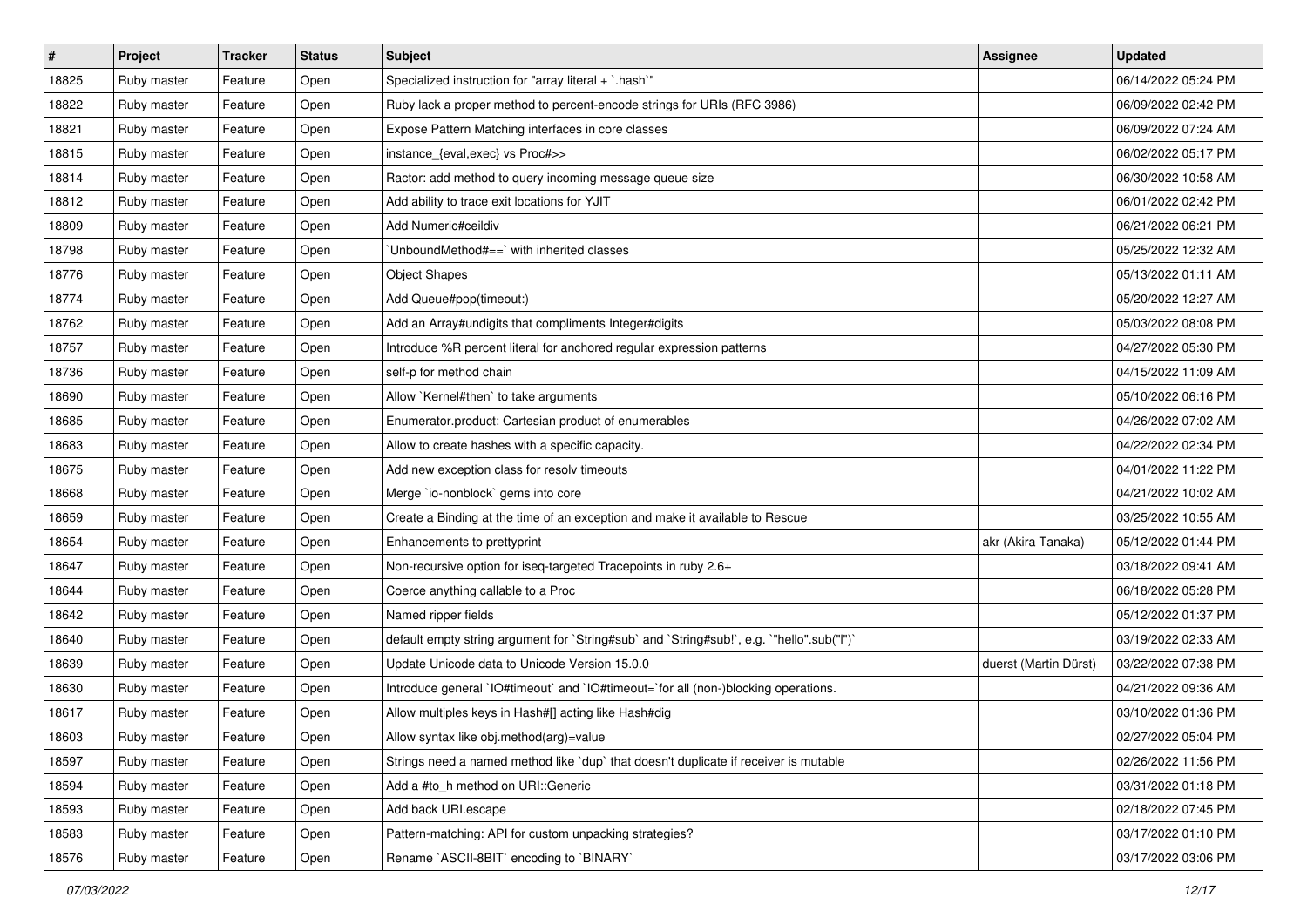| $\sharp$ | Project     | <b>Tracker</b> | <b>Status</b> | Subject                                                                                      | Assignee                                | <b>Updated</b>      |
|----------|-------------|----------------|---------------|----------------------------------------------------------------------------------------------|-----------------------------------------|---------------------|
| 18573    | Ruby master | Feature        | Open          | Object#pack1                                                                                 |                                         | 02/08/2022 08:51 AM |
| 18568    | Ruby master | Feature        | Open          | Explore lazy RubyGems boot to reduce need for --disable-gems                                 |                                         | 02/17/2022 07:15 AM |
| 18564    | Ruby master | Feature        | Open          | Add Exception#detailed_message                                                               | mame (Yusuke<br>Endoh)                  | 02/01/2022 08:06 PM |
| 18559    | Ruby master | Feature        | Open          | Allocation tracing: Objects created by the parser are attributed to Kernel.require           |                                         | 06/28/2022 12:21 PM |
| 18554    | Ruby master | Feature        | Open          | Move unicode_normalize to a default gem                                                      |                                         | 01/31/2022 05:51 PM |
| 18551    | Ruby master | Feature        | Open          | Make Range#reverse_each to raise an exception if endless                                     |                                         | 01/28/2022 11:13 PM |
| 18515    | Ruby master | Feature        | Open          | Add Range#reverse each implementation for performance                                        |                                         | 01/31/2022 02:23 AM |
| 18498    | Ruby master | Feature        | Open          | Introduce a public WeakKeysMap that compares by equality                                     |                                         | 02/20/2022 04:06 PM |
| 18494    | Ruby master | Feature        | Open          | [RFC] ENV["RUBY_GC_"]= changes GC parameters dynamically                                     |                                         | 01/17/2022 11:15 PM |
| 18478    | Ruby master | Feature        | Open          | Module#constant_pairs                                                                        |                                         | 01/11/2022 07:55 PM |
| 18477    | Ruby master | Feature        | Open          | Float#sqrt and Integer#sqrt                                                                  |                                         | 01/11/2022 07:34 PM |
| 18463    | Ruby master | Feature        | Open          | Random number generation with xoshiro                                                        |                                         | 02/13/2022 09:12 AM |
| 18462    | Ruby master | Feature        | Open          | Proposal to merge WASI based WebAssembly support                                             |                                         | 03/24/2022 03:05 AM |
| 18440    | Ruby master | Feature        | Open          | YJIT is enabled if any YJIT tuning options are set                                           |                                         | 12/30/2021 08:17 PM |
| 18439    | Ruby master | Feature        | Open          | Support YJIT for VC++                                                                        | maximecb (Maxime<br>Chevalier-Boisvert) | 01/10/2022 11:29 PM |
| 18438    | Ruby master | Feature        | Open          | Add `Exception#additional_message` to show additional error information                      |                                         | 02/07/2022 02:55 AM |
| 18423    | Ruby master | Feature        | Open          | Installing stable versions like 3.0.3 from source generates fatal error by make              |                                         | 12/23/2021 11:44 PM |
| 18418    | Ruby master | Feature        | Open          | Add Net::HTTP#security_level=                                                                |                                         | 12/19/2021 11:58 AM |
| 18411    | Ruby master | Feature        | Open          | Introduce `Fiber.blocking` for disabling scheduler.                                          |                                         | 12/23/2021 05:10 PM |
| 18410    | Ruby master | Feature        | Open          | Proposal to make inspect include underscores on numerics                                     |                                         | 12/16/2021 09:07 AM |
| 18402    | Ruby master | Feature        | Open          | <b>Argument Labels</b>                                                                       |                                         | 01/31/2022 06:14 PM |
| 18401    | Ruby master | Feature        | Open          | Rework `require_relative` to add the "current path" on `\$LOAD_PATH`                         |                                         | 12/09/2021 05:41 PM |
| 18395    | Ruby master | Feature        | Open          | Introduce Array#subtract! for performance                                                    |                                         | 12/08/2021 04:42 PM |
| 18384    | Ruby master | Feature        | Open          | Pattern Match Object                                                                         |                                         | 05/07/2022 06:01 PM |
| 18376    | Ruby master | Feature        | Open          | Version comparison API                                                                       |                                         | 12/30/2021 10:33 AM |
| 18369    | Ruby master | Feature        | Open          | users.detect(:name, "Dorian") as shorthand for users.detect {  user  user.name == "Dorian" } |                                         | 12/03/2021 02:23 PM |
| 18368    | Ruby master | Feature        | Open          | Range#step semantics for non-Numeric ranges                                                  |                                         | 02/02/2022 03:42 PM |
| 18360    | Ruby master | Feature        | Open          | PrettyPrint enhancements                                                                     |                                         | 11/24/2021 12:15 AM |
| 18357    | Ruby master | Feature        | Open          | Proposal: stop raising when block passed to IO#each_* closes the IO                          |                                         | 11/22/2021 09:03 PM |
| 18334    | Ruby master | Feature        | Open          | ENV#to h returns a new Hash object but Hash#to h does not, which can cause inconsistencies   |                                         | 11/17/2021 05:46 PM |
| 18332    | Ruby master | Feature        | Open          | a ? b                                                                                        |                                         | 12/29/2021 04:38 AM |
| 18331    | Ruby master | Feature        | Open          | Kernel.#Time                                                                                 |                                         | 11/13/2021 12:41 PM |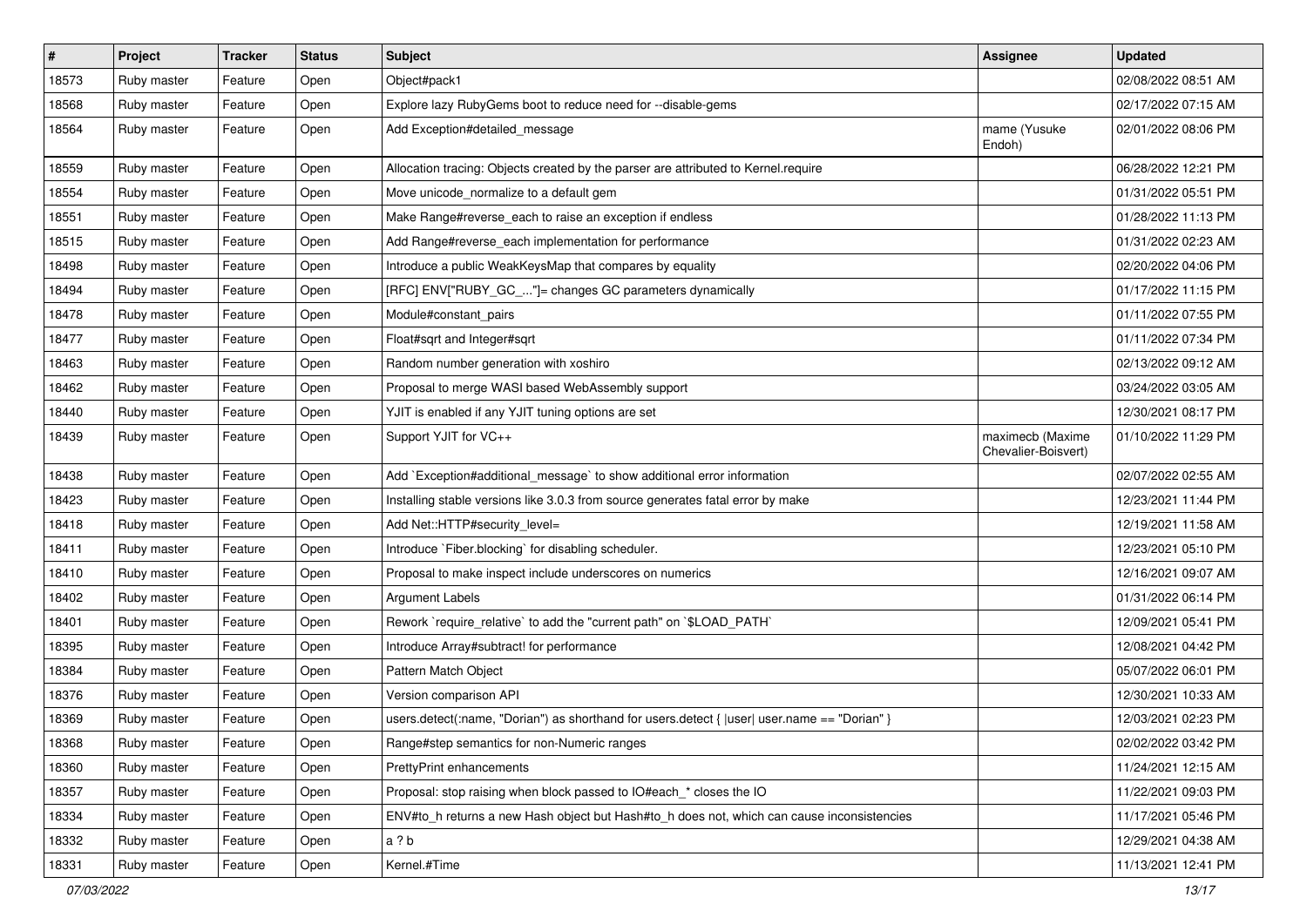| $\vert$ # | Project     | <b>Tracker</b> | <b>Status</b> | Subject                                                                                                                                                               | Assignee                      | <b>Updated</b>      |
|-----------|-------------|----------------|---------------|-----------------------------------------------------------------------------------------------------------------------------------------------------------------------|-------------------------------|---------------------|
| 18296     | Ruby master | Feature        | Open          | Custom exception formatting should override `Exception#full_message`.                                                                                                 |                               | 12/15/2021 08:49 PM |
| 18291     | Ruby master | Feature        | Open          | When use $=\sim$ with named group, if regex is on the right side, variable not defined.                                                                               |                               | 11/06/2021 12:36 PM |
| 18285     | Ruby master | Feature        | Open          | NoMethodError#message uses a lot of CPU/is really expensive to call                                                                                                   |                               | 01/30/2022 12:45 PM |
| 18275     | Ruby master | Feature        | Open          | Add an option to define_method to not capture the surrounding environment                                                                                             | ko1 (Koichi Sasada)           | 12/03/2021 02:34 PM |
| 18265     | Ruby master | Feature        | Open          | Self-contained one-binary feature which discuss on ruby kaigi 2021 day 2, $\mathbb I$ Ruby Committers vs the<br>World / CRuby Committers                              |                               | 10/24/2021 04:11 PM |
| 18262     | Ruby master | Feature        | Open          | Enumerator::Lazy#partition                                                                                                                                            |                               | 11/20/2021 10:17 AM |
| 18259     | Ruby master | Feature        | Open          | Support quarter spec %q in Time#strftime                                                                                                                              |                               | 10/21/2021 12:15 PM |
| 18256     | Ruby master | Feature        | Open          | Change the canonical name of Thread::Mutex, Thread::Queue, Thread::SizedQueue and<br>Thread::ConditionVariable to just Mutex, Queue, SizedQueue and ConditionVariable |                               | 10/20/2021 10:59 PM |
| 18242     | Ruby master | Feature        | Open          | Parser makes multiple assignment sad in confusing way                                                                                                                 |                               | 10/09/2021 07:58 AM |
| 18228     | Ruby master | Feature        | Open          | Add a 'timeout' option to 'IO.copy_stream'                                                                                                                            |                               | 10/01/2021 05:10 AM |
| 18227     | Ruby master | Feature        | Open          | Static class initialization.                                                                                                                                          | ioquatix (Samuel<br>Williams) | 09/29/2021 09:21 PM |
| 18194     | Ruby master | Feature        | Open          | No easy way to format exception messages per thread/fiber scheduler context.                                                                                          | mame (Yusuke<br>Endoh)        | 09/29/2021 10:10 AM |
| 18181     | Ruby master | Feature        | Open          | Introduce Enumerable#min with value, max with value, and minmax with value                                                                                            |                               | 01/25/2022 07:33 AM |
| 18179     | Ruby master | Feature        | Open          | Add Math methods to Numeric                                                                                                                                           |                               | 03/24/2022 02:54 PM |
| 18168     | Ruby master | Feature        | Open          | Add ActiveSupport deep_transform_values to Ruby                                                                                                                       |                               | 09/15/2021 05:29 AM |
| 18162     | Ruby master | Feature        | Open          | Shorthand method Proc#isolate to create isolated proc objects                                                                                                         |                               | 09/13/2021 02:33 AM |
| 18159     | Ruby master | Feature        | Open          | Integrate functionality of dead_end gem into Ruby                                                                                                                     | matz (Yukihiro<br>Matsumoto)  | 06/17/2022 02:06 PM |
| 18151     | Ruby master | Feature        | Open          | Incorrect Resolv result when DNS server is unreachable                                                                                                                |                               | 09/18/2021 12:22 AM |
| 18146     | Ruby master | Feature        | Open          | Add 'delete_prefix' and 'delete_suffix' to 'Pathname'                                                                                                                 |                               | 09/03/2021 04:59 AM |
| 18137     | Ruby master | Feature        | Open          | A new method to check Proc is isolated or not                                                                                                                         |                               | 10/27/2021 07:30 AM |
| 18136     | Ruby master | Feature        | Open          | take while after                                                                                                                                                      |                               | 01/28/2022 06:23 AM |
| 18135     | Ruby master | Feature        | Open          | Introduce Enumerable#detect_only                                                                                                                                      |                               | 09/02/2021 05:44 PM |
| 18127     | Ruby master | Feature        | Open          | Ractor-local version of Singleton                                                                                                                                     |                               | 11/09/2021 02:45 PM |
| 18083     | Ruby master | Feature        | Open          | Capture error in ensure block.                                                                                                                                        |                               | 10/21/2021 01:00 PM |
| 18070     | Ruby master | Feature        | Open          | attr` should be removed                                                                                                                                               |                               | 08/09/2021 05:51 PM |
| 18069     | Ruby master | Feature        | Open          | instance exec is just ignored when the block is originally a method                                                                                                   |                               | 08/10/2021 05:33 AM |
| 18063     | Ruby master | Feature        | Open          | io uring implementation                                                                                                                                               |                               | 08/05/2021 10:02 AM |
| 18057     | Ruby master | Feature        | Open          | Introduce Array#mean                                                                                                                                                  |                               | 08/02/2021 02:16 PM |
| 18055     | Ruby master | Feature        | Open          | Introduce                                                                                                                                                             |                               | 07/30/2021 09:30 AM |
| 18035     | Ruby master | Feature        | Open          | Introduce general model/semantic for immutable by default.                                                                                                            |                               | 11/09/2021 04:47 PM |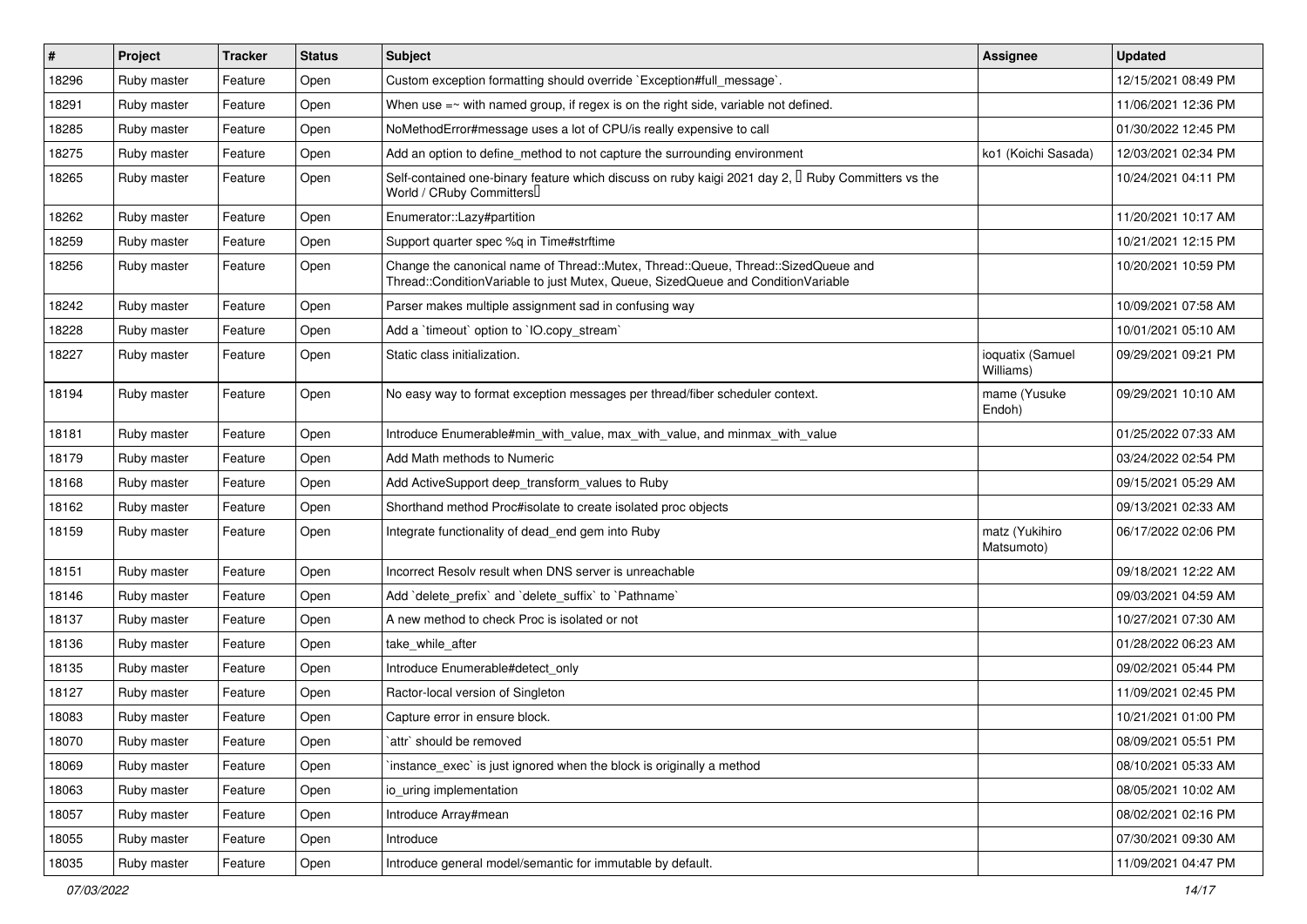| #     | Project     | <b>Tracker</b> | <b>Status</b> | Subject                                                                                                                                     | <b>Assignee</b>              | <b>Updated</b>      |
|-------|-------------|----------------|---------------|---------------------------------------------------------------------------------------------------------------------------------------------|------------------------------|---------------------|
| 18033 | Ruby master | Feature        | Open          | Time.new to parse a string                                                                                                                  |                              | 12/07/2021 02:15 PM |
| 18005 | Ruby master | Feature        | Open          | Enable non-blocking `binding.irb`.                                                                                                          |                              | 06/24/2021 07:20 PM |
| 18004 | Ruby master | Feature        | Open          | Add Async to the stdlib                                                                                                                     |                              | 11/26/2021 06:01 AM |
| 17994 | Ruby master | Feature        | Open          | Clarify 'IO.read' behavior and add 'File.read' method                                                                                       |                              | 07/16/2021 03:04 AM |
| 17950 | Ruby master | Feature        | Open          | Unable to pattern-match against a String key                                                                                                |                              | 06/15/2021 11:42 AM |
| 17944 | Ruby master | Feature        | Open          | Remove Socket.gethostbyaddr and Socket.gethostbyname                                                                                        |                              | 06/10/2021 08:26 AM |
| 17942 | Ruby master | Feature        | Open          | Add a `initialize(public @a, private @b)` shortcut syntax for defining public/private accessors for instance<br>vars as part of constructor |                              | 12/13/2021 12:43 AM |
| 17938 | Ruby master | Feature        | Open          | Keyword alternative for boolean positional arguments                                                                                        |                              | 07/15/2021 06:46 AM |
| 17924 | Ruby master | Feature        | Open          | Range#infinite?                                                                                                                             |                              | 07/08/2021 11:58 PM |
| 17884 | Ruby master | Feature        | Open          | locindex for profiling tools                                                                                                                | ko1 (Koichi Sasada)          | 05/24/2021 04:17 PM |
| 17859 | Ruby master | Feature        | Open          | Start IRB when running just `ruby`                                                                                                          |                              | 05/14/2021 07:54 AM |
| 17856 | Ruby master | Feature        | Open          | ary.member? is slower than ary.include?                                                                                                     |                              | 05/11/2021 10:12 AM |
| 17851 | Ruby master | Feature        | Open          | ruby extension for memoryview                                                                                                               |                              | 05/05/2021 03:15 PM |
| 17849 | Ruby master | Feature        | Open          | Fix Timeout timeout so that it can be used in threaded Web servers                                                                          | matz (Yukihiro<br>Matsumoto) | 04/10/2022 06:26 AM |
| 17844 | Ruby master | Feature        | Open          | Support list of methods to test with respond_to?                                                                                            |                              | 05/06/2021 07:00 PM |
| 17834 | Ruby master | Feature        | Open          | Add a Bytes and BytesArray class that implement memoryview                                                                                  |                              | 05/06/2021 02:22 PM |
| 17833 | Ruby master | Feature        | Open          | add IO.readinto(b) where b is a bytes like object that is you can get a memoryview from                                                     |                              | 06/30/2021 02:36 PM |
| 17830 | Ruby master | Feature        | Open          | Add Integer#previous and Integer#prev                                                                                                       | matz (Yukihiro<br>Matsumoto) | 04/27/2021 11:35 PM |
| 17825 | Ruby master | Feature        | Open          | Uniformize Float::INFINITY and Date::infinity.new                                                                                           |                              | 05/04/2021 01:43 AM |
| 17808 | Ruby master | Feature        | Open          | Feature Request: JS like splat of Object properties as named method parameters                                                              |                              | 04/17/2021 11:43 PM |
| 17797 | Ruby master | Feature        | Open          | MIPS support for addr2line.c                                                                                                                |                              | 04/13/2021 03:49 AM |
| 17790 | Ruby master | Feature        | Open          | Have a way to clear a String without resetting its capacity                                                                                 |                              | 04/21/2021 11:27 PM |
| 17786 | Ruby master | Feature        | Open          | Proposal: new "ends" keyword                                                                                                                |                              | 04/11/2021 01:40 AM |
| 17785 | Ruby master | Feature        | Open          | Allow named parameters to be keywords                                                                                                       | matz (Yukihiro<br>Matsumoto) | 12/17/2021 06:10 PM |
| 17773 | Ruby master | Feature        | Open          | Alias `Numeric#zero?` and `Float#zero?` as `Numeric#empty?` and `Float#empty?`                                                              |                              | 04/02/2021 03:39 PM |
| 17771 | Ruby master | Feature        | Open          | String#start_with? should not construct MatchData or set \$~                                                                                |                              | 04/02/2021 02:49 PM |
| 17758 | Ruby master | Feature        | Open          | Provide Hash#count for performance improvement                                                                                              |                              | 03/28/2021 06:39 PM |
| 17753 | Ruby master | Feature        | Open          | Add Module#namespace                                                                                                                        |                              | 07/02/2022 05:01 AM |
| 17749 | Ruby master | Feature        | Open          | Const source location without name                                                                                                          |                              | 04/17/2021 07:38 AM |
| 17743 | Ruby master | Feature        | Open          | Show argument types in backtrace                                                                                                            |                              | 03/25/2021 06:39 PM |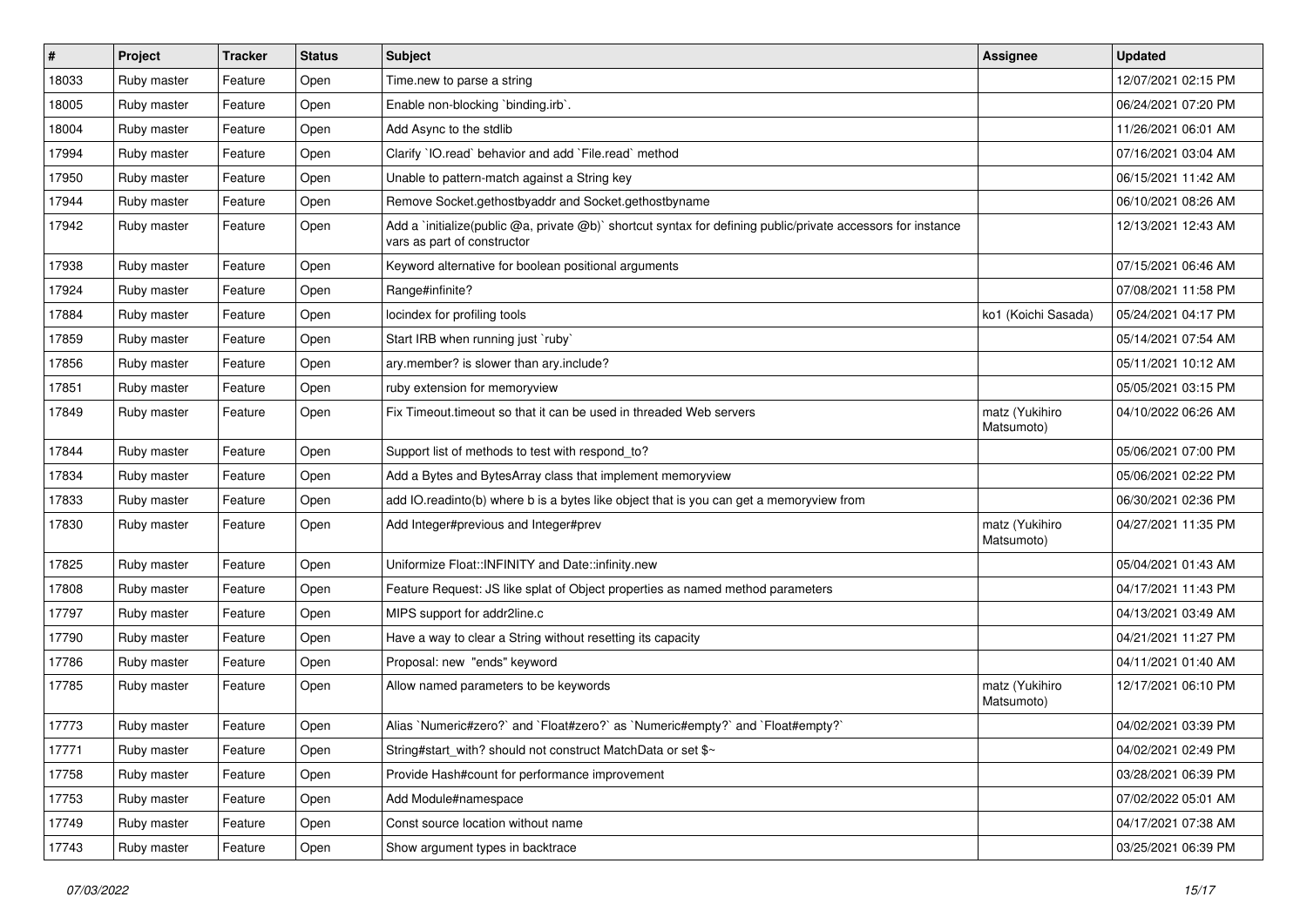| $\vert$ # | Project     | <b>Tracker</b> | <b>Status</b> | Subject                                                                                                                                                   | <b>Assignee</b>                   | <b>Updated</b>      |
|-----------|-------------|----------------|---------------|-----------------------------------------------------------------------------------------------------------------------------------------------------------|-----------------------------------|---------------------|
| 17741     | Ruby master | Feature        | Open          | Ruby links to `objc` for convenience - this should be moved into a native ext                                                                             |                                   | 03/23/2021 01:24 AM |
| 17718     | Ruby master | Feature        | Open          | a method paramaters object that can be pattern matched against                                                                                            |                                   | 03/24/2021 01:29 PM |
| 17682     | Ruby master | Feature        | Open          | String#casecmp performance improvement                                                                                                                    |                                   | 03/24/2021 02:29 PM |
| 17663     | Ruby master | Feature        | Open          | Enumerator#with, an alternative to Enumerator#with_object                                                                                                 |                                   | 03/02/2021 05:48 PM |
| 17660     | Ruby master | Feature        | Open          | Expose information about which basic methods have been redefined                                                                                          |                                   | 03/02/2021 03:31 PM |
| 17647     | Ruby master | Feature        | Open          | Print register `r11` on 32-bit ARM Linux                                                                                                                  |                                   | 04/30/2021 11:22 AM |
| 17627     | Ruby master | Feature        | Open          | Suggestion: Implement `freeze_values` instance method on collection-like classes.                                                                         |                                   | 02/16/2021 07:58 PM |
| 17616     | Ruby master | Feature        | Open          | Support backtracing on Linux with non-GNU-libc + libunwind                                                                                                |                                   | 02/09/2021 01:12 PM |
| 17611     | Ruby master | Feature        | Open          | Expose `rb_execarg` interfaces and `rb_grantpt`                                                                                                           |                                   | 02/07/2021 01:52 AM |
| 17579     | Ruby master | Feature        | Open          | [Proposal] A suggestion for newline-separated shorthand notation, for the creation of Arrays containing<br>strings that may contain '' (space) characters |                                   | 01/25/2021 04:33 PM |
| 17576     | Ruby master | Feature        | Open          | Partial Functions (procs, lambdas)                                                                                                                        |                                   | 01/24/2021 07:58 PM |
| 17566     | Ruby master | Feature        | Open          | Tune thread QoS / efficiency on macOS                                                                                                                     |                                   | 01/29/2021 09:16 AM |
| 17562     | Ruby master | Feature        | Open          | Update -E option in --help                                                                                                                                |                                   | 01/19/2021 05:38 PM |
| 17550     | Ruby master | Feature        | Open          | Why no function to get all subdirectories of a directory?                                                                                                 |                                   | 01/18/2021 08:57 AM |
| 17548     | Ruby master | Feature        | Open          | Need simple way to include symlink directories in Dir.glob                                                                                                |                                   | 03/21/2022 01:35 PM |
| 17528     | Ruby master | Feature        | Open          | Make Addrinfo.getaddrinfo fall back to Timeout.timeout for :resolv_timeout                                                                                |                                   | 01/13/2021 08:50 PM |
| 17525     | Ruby master | Feature        | Open          | Implement Happy Eyeballs Version 2 (RFC8305) in Socket.tcp                                                                                                | Glass_saga (Masaki<br>Matsushita) | 06/16/2022 01:08 AM |
| 17496     | Ruby master | Feature        | Open          | Add constant Math::TAU                                                                                                                                    |                                   | 01/13/2021 05:47 AM |
| 17474     | Ruby master | Feature        | Open          | Interpreting constants at compile time                                                                                                                    |                                   | 01/07/2021 04:40 PM |
| 17473     | Ruby master | Feature        | Open          | Make Pathname to embedded class of Ruby                                                                                                                   | akr (Akira Tanaka)                | 01/07/2022 09:25 AM |
| 17472     | Ruby master | Feature        | Open          | HashWithIndifferentAccess like Hash extension                                                                                                             |                                   | 06/16/2022 01:08 AM |
| 17471     | Ruby master | Feature        | Open          | send_if method for improved conditional chaining                                                                                                          |                                   | 12/29/2020 03:23 PM |
| 17468     | Ruby master | Feature        | Open          | Deprecate RUBY_DEVEL                                                                                                                                      |                                   | 06/16/2022 01:08 AM |
| 17416     | Ruby master | Feature        | Open          | Improve performance Kernel#itself                                                                                                                         |                                   | 12/21/2020 01:14 PM |
| 17414     | Ruby master | Feature        | Open          | Ractor should allow access to shareable attributes for Modules/Classes                                                                                    | ko1 (Koichi Sasada)               | 12/21/2020 03:56 PM |
| 17406     | Ruby master | Feature        | Open          | Add `NoMatchingPatternError#depth`                                                                                                                        |                                   | 12/19/2020 03:18 PM |
| 17404     | Ruby master | Feature        | Open          | Ractor `move:` API to allow shareability check                                                                                                            | ko1 (Koichi Sasada)               | 12/18/2020 09:17 PM |
| 17393     | Ruby master | Feature        | Open          | `Ractor::Moved#inspect`                                                                                                                                   | ko1 (Koichi Sasada)               | 12/21/2020 05:47 PM |
| 17375     | Ruby master | Feature        | Open          | Add scheduler callbacks for transferring fibers                                                                                                           |                                   | 12/07/2020 11:31 PM |
| 17357     | Ruby master | Feature        | Open          | Queue#pop`should have a block form for closed queues                                                                                                      |                                   | 01/12/2021 07:32 AM |
| 17356     | Ruby master | Feature        | Open          | Alignment of memory allocated through Fiddle struct's malloc                                                                                              |                                   | 12/02/2020 11:06 AM |
| 17353     | Ruby master | Feature        | Open          | Functional chaining operator                                                                                                                              |                                   | 11/30/2020 03:29 AM |